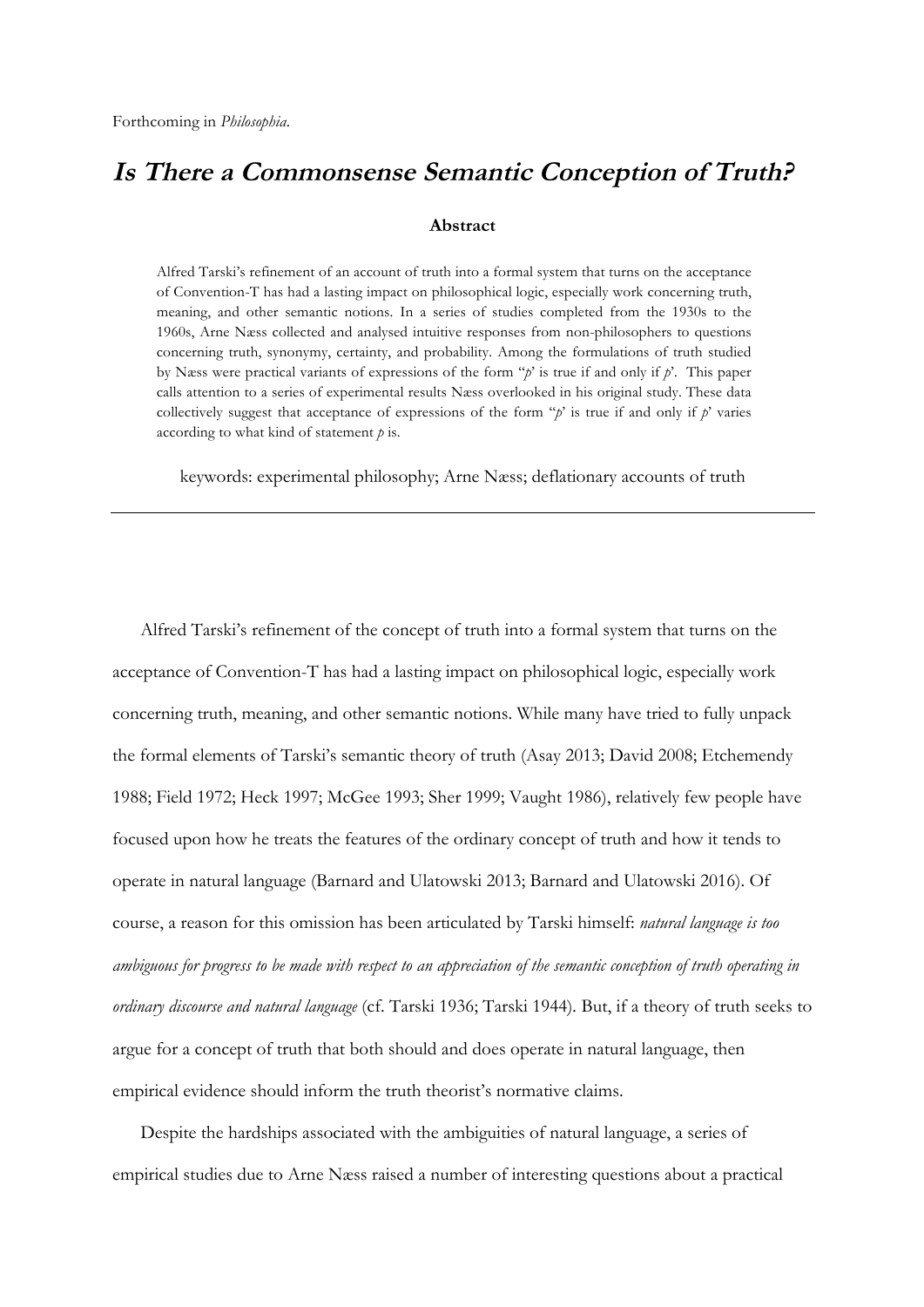variant of Tarski's semantic conception. Arne Næss' contribution to the programme of 'empirical semantics' prefigures studies completed under the auspices of the contemporary movement known as 'Experimental Philosophy' (Alexander 2012; Knobe and Nichols 2008; Knobe and Nichols 2014; Sytsma and Livengood 2015). Næss collected and analysed intuitive responses from non-philosophers to questions concerning truth, synonymy, certainty, and probability in a series of studies carried out in the 1930s through 1950s (Næss 1938; 1938; 1953). Among the formulations of truth studied by Næss were practical variants on expressions of Tarski's Convention-T: " $p$ ' is true if and only if  $p'$ .<sup>1</sup> Given that limitations on analyses of empirical data existed at the time of Næss' original study, he wasn't able to properly articulate an interesting feature of the empirical data. Fortunately, Næss published the descriptive data that allows us to return to it.

In this paper, I examine and re-analyse data from Næss' early empirical studies that suggest acceptance of informal renderings of the semantic conception of truth tends to vary according to the content of the expression, whether on account of participants' individual differences or contextual factors. When an expression is a straightforward matter of fact, a majority of people tend to agree that  $p$  and  $p'$  is true are synonymous, but that majoritarian view tends to be swamped by other factors if the expression is a more abstract theoretical statement substituted for  $p$  or if there is no expression substituted for  $p$ . Along the way, I address the methodological concern that the limited scope of Næss' population is a barrier to drawing any conclusion from the collected data and the more substantive philosophical worry that the questionnaire doesn't test for anything like Tarski's semantic conception. What I conclude from the empirical data is that people tend to resist accepting a partial semantic conception of truth in some cases but not in others. This conclusion could have a lasting effect upon theories of truth that suggest all

 $\overline{a}$ 

 $1$  For an explanation of the distinction between Convention-T and the T-Schema, see Putnam, Hilary 2015: 'Naturalism, Realism, and Normativity'. *Journal of the American Philosophical Association*, 1, pp. 312-28, Ulatowski, Joseph 2016: 'Ordinary Truth in Tarski and Næss'. In *Uncovering Facts and Values*. Kuzniar, Adrian and Odrowąż-Sypniewska, Joanna (eds) Brill, pp. 67-90.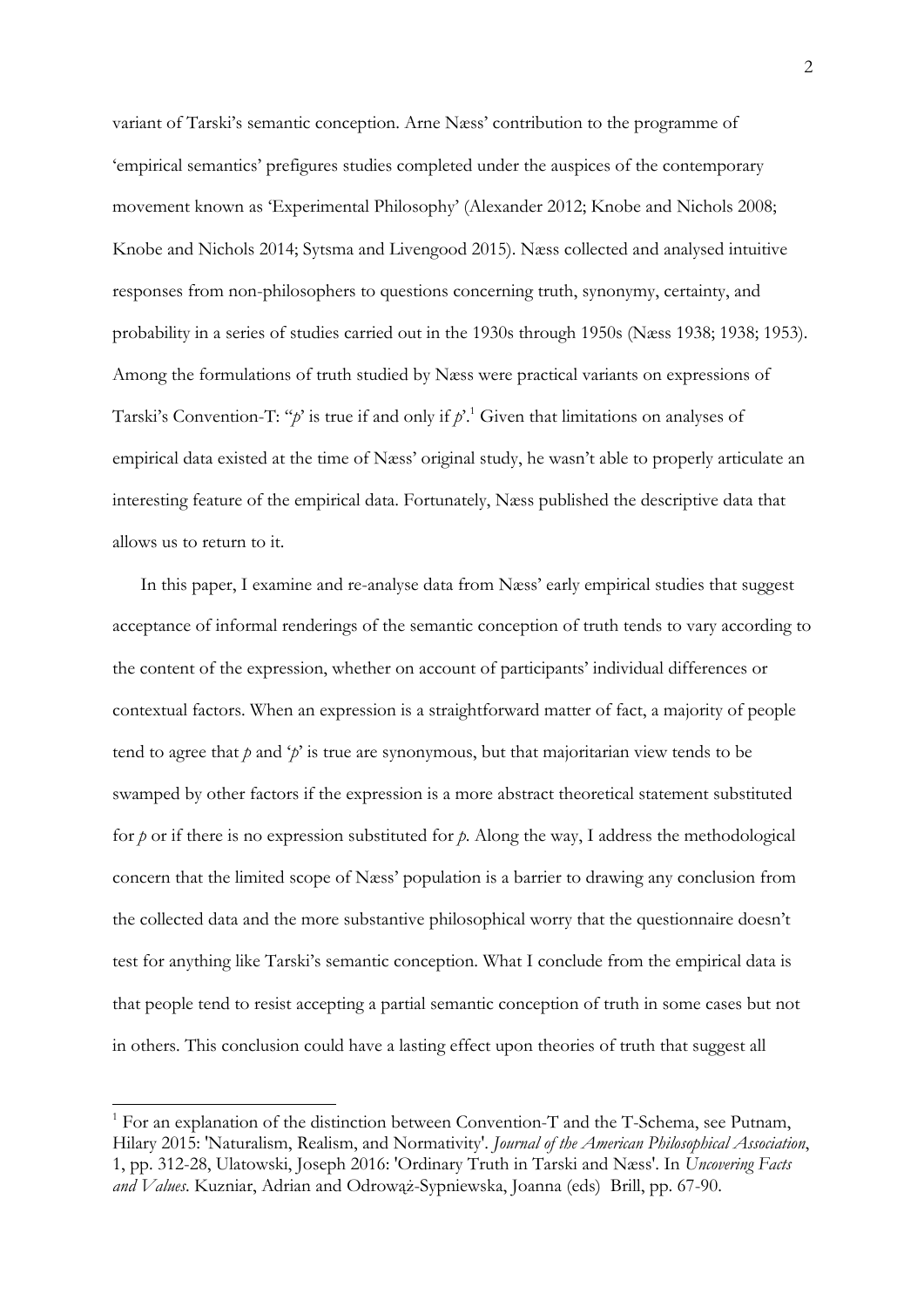competent speakers have underived inclination to accept non-paradoxical instances of the T-Schema (cf., Horwich 1990; Horwich 2001; Horwich 2010).

#### *1. The Empirical in the Semantic Conception of Truth*

Orthodox interpretations of Tarski's semantic theory of truth rarely consider the role ordinary non-philosopher's intuitive responses play in the formally correct and materially adequate conditions for truth. Because of this omission in the literature, in this section, the distinction between Tarski's Convention-T and T-Schema will be reviewed. It will be shown that a partial non-formal rendering of the T-Schema is a practical variant competent speaker should be capable of comprehending and deploying in natural language. What we will see later is that ordinary non-philosophers are sensitive to the proposition occurring in the T-Schema.

There is no doubt that Tarski's rigorous work on a formally correct notion of truth has had a lasting impact upon theories of truth, but what is less well understood is Tarski's appreciation of how truth operated in natural language. Think here of how Tarski's primary task in devising a theory of truth was to avoid semantic pitfalls, such as the liar paradox (cf., Tarski 1936; Tarski 1944). To discover whether a practical variant of the semantic conception operated in ordinary discourse, Tarski was open to the possibility that the ordinary notion of truth may be studied via empirical means, i.e., a "scientific survey questionnaire" (Tarski 1944, 360fn29).

Tarski's permissiveness toward the empirical data shouldn't be interpreted as an "anything goes" attitude; on the contrary, it seems that he believed the benefits of the studies were quite limited to an informal expression of the semantic conception. His appreciation of the formal correctness conditions of truth far outweighed the belief that the empirical studies were philosophically relevant to an appreciation of the use of the truth predicate in natural language. By looking at and considering the role these empirical studies play in theorising about truth, Tarski was never under the impression that these data supplant a formal semantic understanding of truth. Tarski ensured that the formally correct semantic theory of truth remains intact just so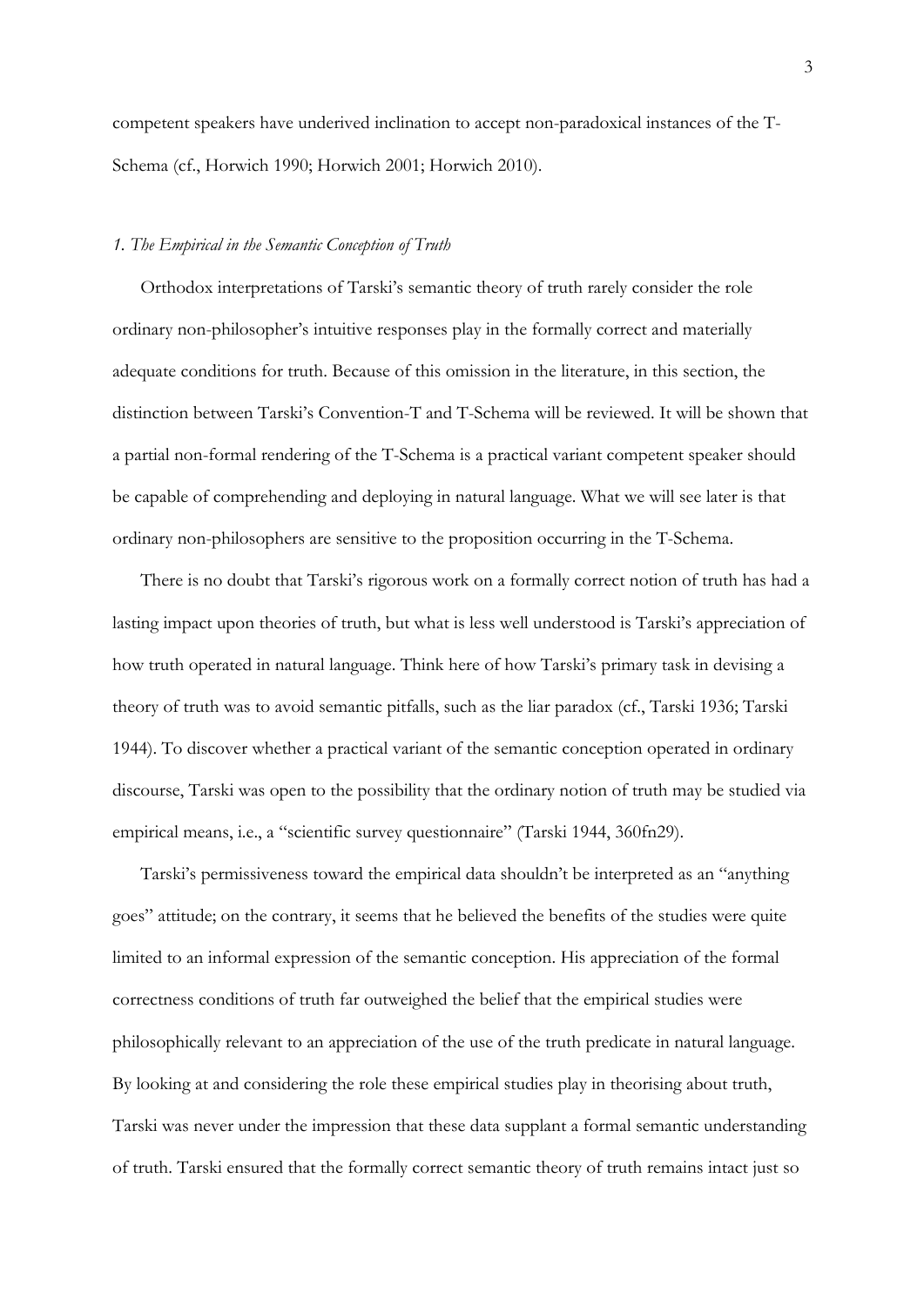long as (i) nothing about the ordinary person's use and conception of truth runs us so far afield that we have to reconsider the viability of the semantic conception or (ii) philosophers will have to explain away anomalous results in the empirical data.

Current interpretations of Tarski's semantic conception identify a formal and generalisable schema with a materially adequate condition for truth. The regimentation of the truth-concept is accomplished by specifying the structure of the languages for which truth is defined and by specifying a formal criterion of material adequacy in terms of whether all instances of the equivalence:

### **[T]** *X* is true-in-L if, and only if *p*

follow from the proposed definition. Tarski's formal criterion of material adequacy allows for the analysis of sentences into sub-sentential constituents, and it dissolves correspondence relations into appropriate semantic components: names refer to or denote objects and predicates apply to or are satisfied by objects. '*X*' is the name or description of a sentence in L, an object language, and  $p$  is a translation of the object language sentence into meta-language. Call  $[T]$ , 'Convention-T.' Convention-T imposes a condition on defined truth predicates that Tarski often talks about grasping the intuition behind the "classical," "old notion," or "Aristotelian conception" of truth (cf. Tarski 1936, 155; Tarski 1944, 342f). According to Tarski, any theory of truth must entail, for any sentence *X* in a given language, a sentence of the form Convention-T.

Tarski recognises the difficulties faced by attempts to clarify the truth-concept using only the resources of ordinary language because "like other words from our everyday language, [true] is certainly not unambiguous" (Tarski 1944, 342). The extension of Tarski's Convention-T is given by the axioms derived from the T-schema: *"snow is white" is true, if and only if snow is white*. The Tschema is used to give an inductive definition of truth which lies at the heart of any realisation of Tarski's semantic conception. For any instantiation of Tarski's T-schema, it would not suffice for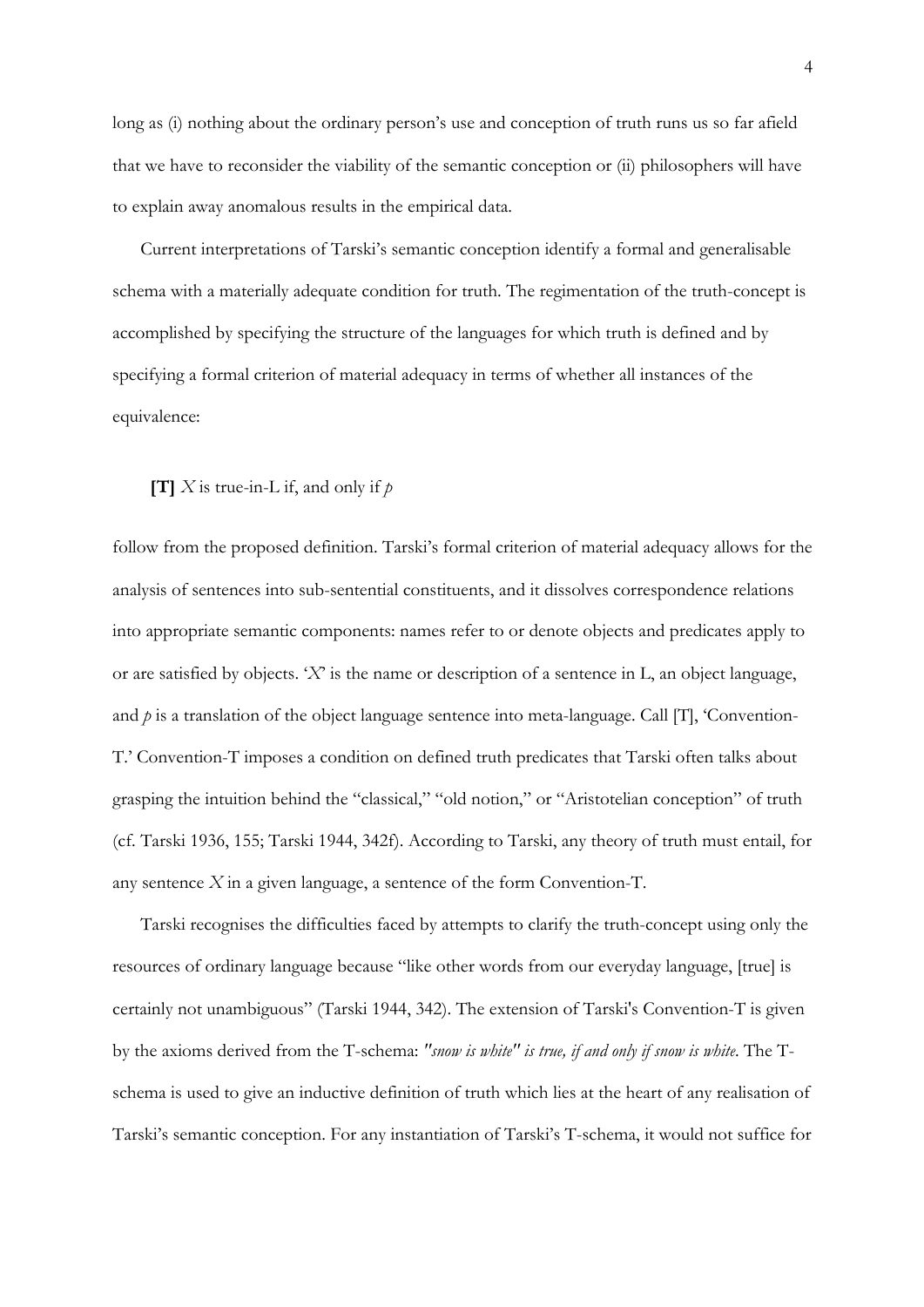a general definition of truth because the instance could only cover whatever the schema's content is. For example, we could imagine an innumerable number of T-schema sentences:

"Kotukutuku is a deciduous plant" is true if and only if kotukutuku is a deciduous plant.

"The Western meadowlark is the state bird of Wyoming" is true if and only if the Western meadowlark is the state bird of Wyoming.

"Carl Yastrzemski connected for his three-thousandth hit on 12 September 1979" is true if and only if Carl Yastrzemski connected for his three-thousandth hit on 12 September 1979.

⋮

Listing an infinite number of examples of the T-schema doesn't yield a formal generalisation of a theory of truth. The two formal conditions: formal correctness and material adequacy allows Tarski's semantic conception of truth to generalise over all instances of the T-schema.

Convention-T is the logically formal definition of semantic truth, while instances of the Tschema represent a partial definition of truth accessible to those people who are capable of using natural language competently. Unlike Convention-T, ordinary language users need not have specialised knowledge or expertise in the workings of mathematical logic to understand the sentences of the T-Schema.<sup>2</sup> Instances of the T-Schema are intuitively accessible because their content is captured entirely by ordinary language.

<sup>&</sup>lt;sup>2</sup> Some have argued for a strict interpretation of Tarski's semantic conception of truth whereby there doesn't seem to be any room for the informality instances of the T-Schema seemingly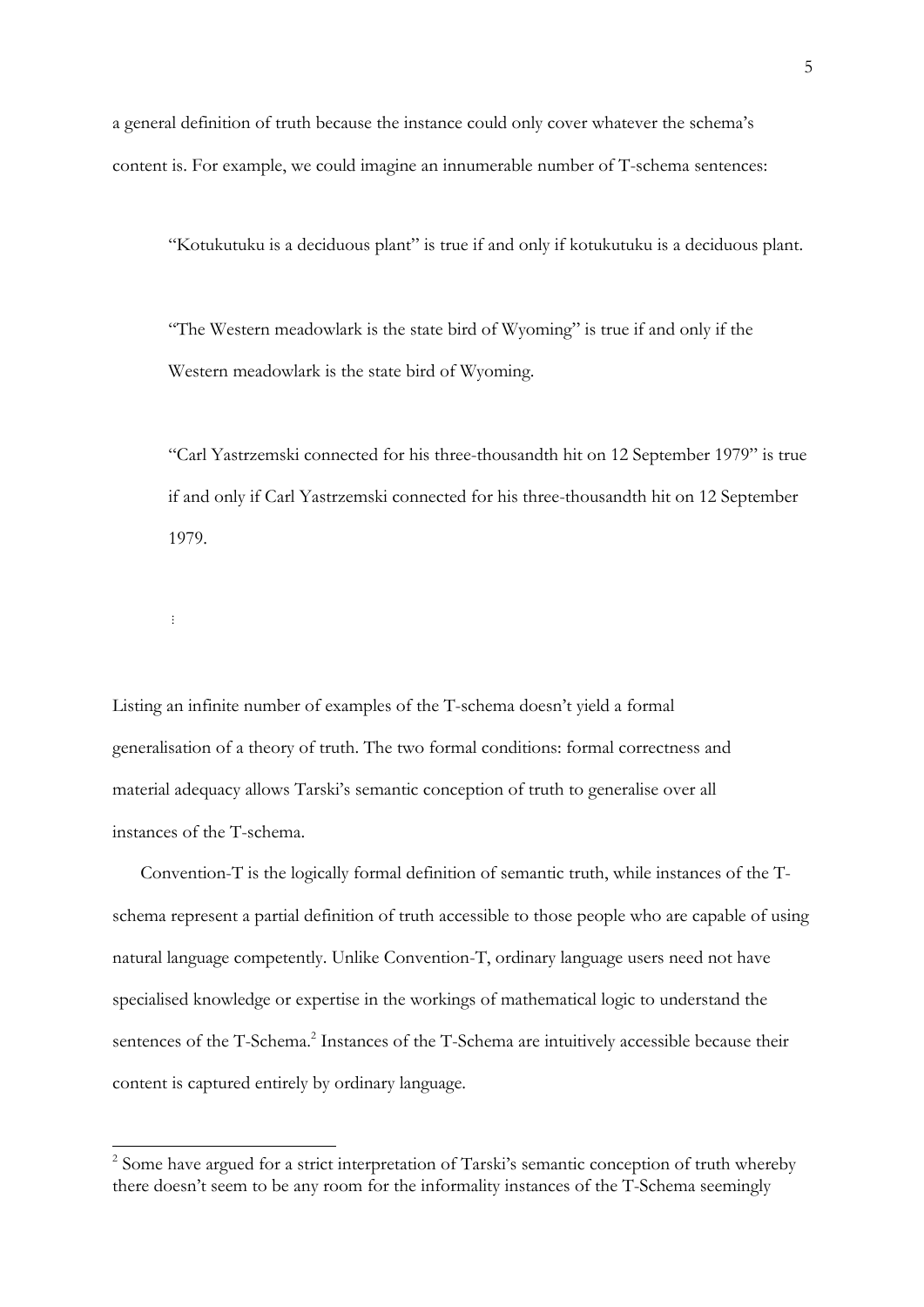If we return to Tarski's work, coming now with an ear toward recent work in experimental philosophy, then we notice a further vein of thought to be mined: *an attempt to describe the ordinary folk notion of truth*. In his early work, Tarski writes:

Every reader possesses in greater or less degree an intuitive knowledge of the concept of truth and he can find detailed discussions on it in works on the theory of knowledge. (Tarski 1936, 153)

While we cannot use the above quotation to support the view that Tarski took the ordinary person's conception of truth seriously, we cannot limit Tarski's analysis to a conception of truth upheld only by those people who count as professional philosophers according to some categorisation of philosophic expertise. Tarski's view is not that everyone is capable of having an "intuitive" grasp of the formal concept of truth, but this doesn't rule out that they may have a partial grasp of an informal rendering of it. In a sense, the formal interpretation, Convention-T, is distinguishable from a less formal, more practical one.

There is a reasonable amount of evidence supporting the view that Tarski conceived of the ordinary notion of the semantic conception of truth in a certain manner which is independent of Convention-T. First, it is notable that section 1 of CTFL is entitled: "The Concept of True Sentence in Everyday or Colloquial Language," which signals in Tarski an awareness of and possibly respect for the average person's understanding of truth. Yet, toward the end of that section Tarski reveals that a formally correct definition and the ordinary person's conception of truth cannot be equivalent. He writes:

present. See Jané, Ignacio 2006: 'What is Tarski's common concept of consequence?'. *Bulletin of Symbolic Logic*, 12, pp. 1-42. In the paper, Jané has claimed that the ordinary people Tarski speaks of include only those people working within a specific mathematical paradigm. Unfortunately, Jané is silent with respect to the evidence he calls upon in support of his view. For an extended argument against the idea that Tarski's view of the 'common concept' of truth was so limited, see Barnard, Robert and Ulatowski, Joseph 2016: 'Tarski's 1944 Polemical Remarks and Naess' "Experimental Philosophy"'. *Erkenntnis*, 81, pp. 457-77.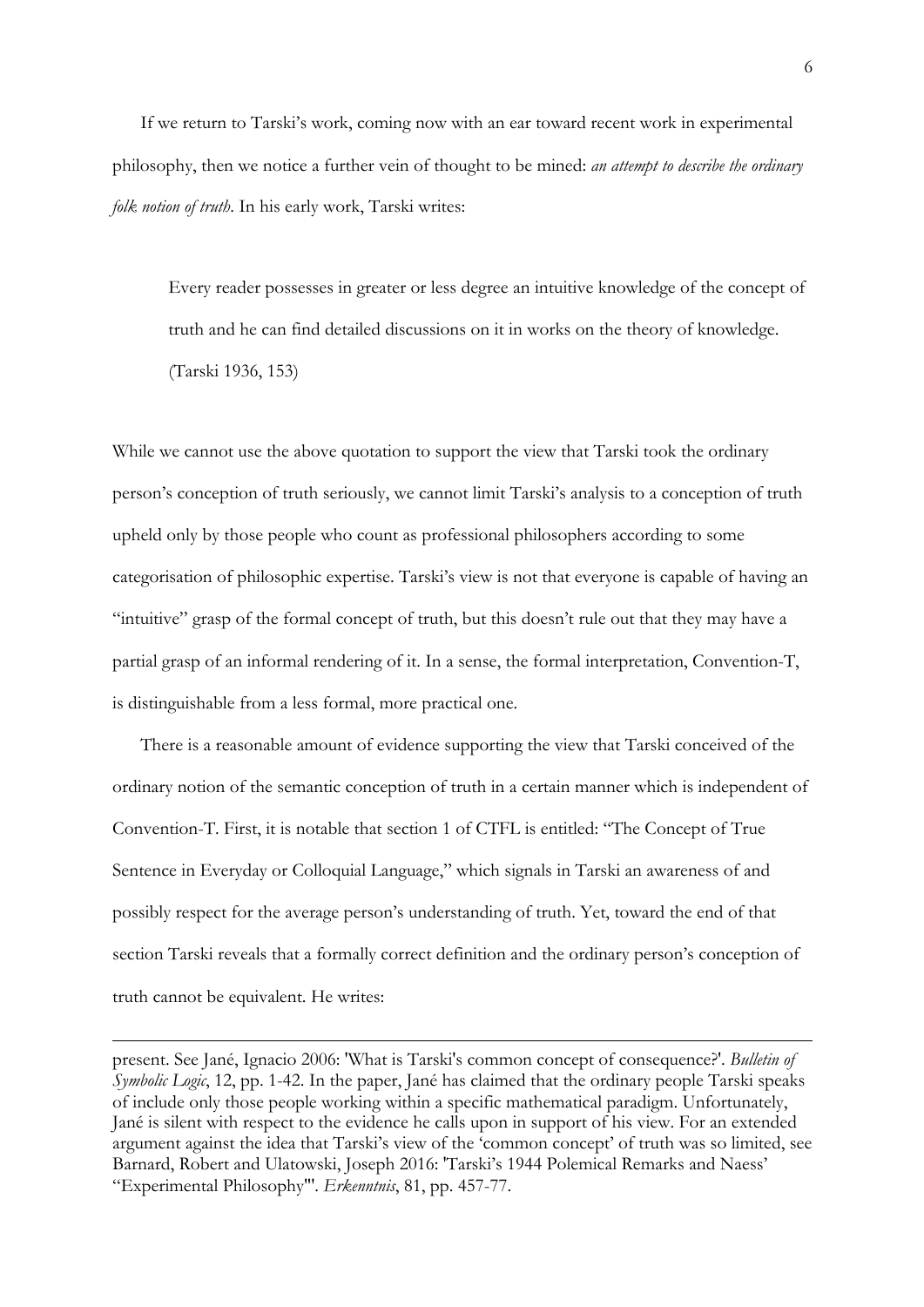If these observations are correct, then *the very possibility of a consistent use of the expression 'true sentence' which is in harmony with the laws of logic and the spirit of everyday language seems to be very questionable, and consequently the same doubt attaches to the possibility of constructing a correct definition of this expression*. (Tarski 1936, 165, original italics)

Tarski distinguishes between the formal correctness condition of truth and the "spirit" of how ordinary persons use the term 'true', but nowhere in the discussion does Tarski summarily dismiss the everyday or common-sense usage of the term true.

Contrast this discussion with Tarski's own discussion of the ordinary notion in a later (and perhaps more famous / notorious) work. According to Tarski, some believe there is relatively little compatibility between the ordinary notion of truth and the semantic conception, yet he admits that that is an empirical claim deserving of some further consideration in the context of a carefully designed experiment. He writes:

[S]ome doubts have been expressed whether the semantic conception does reflect the notion of truth in its commonsense and everyday usage. . . . I happen to believe that the semantic conception does conform to a very considerable extent with the common-sense usage although I readily admit I may be mistaken. (Tarski 1944, 360)

Not only does he believe that the everyday use of 'truth' corresponds with some practical variant of the semantic conception but also Tarski suggests that if some maintain that the ordinary concept of truth is different from it, then the issue "can be settled scientifically . . . with the help of the statistical questionnaire method" (Tarski 1944, 360fn29). Here, Tarski seems to question whether that disorderly nature of anecdotal evidence is sufficient for coming to terms with a colloquial view of truth, but he certainly does not give up. Tarski seemingly abdicates ultimate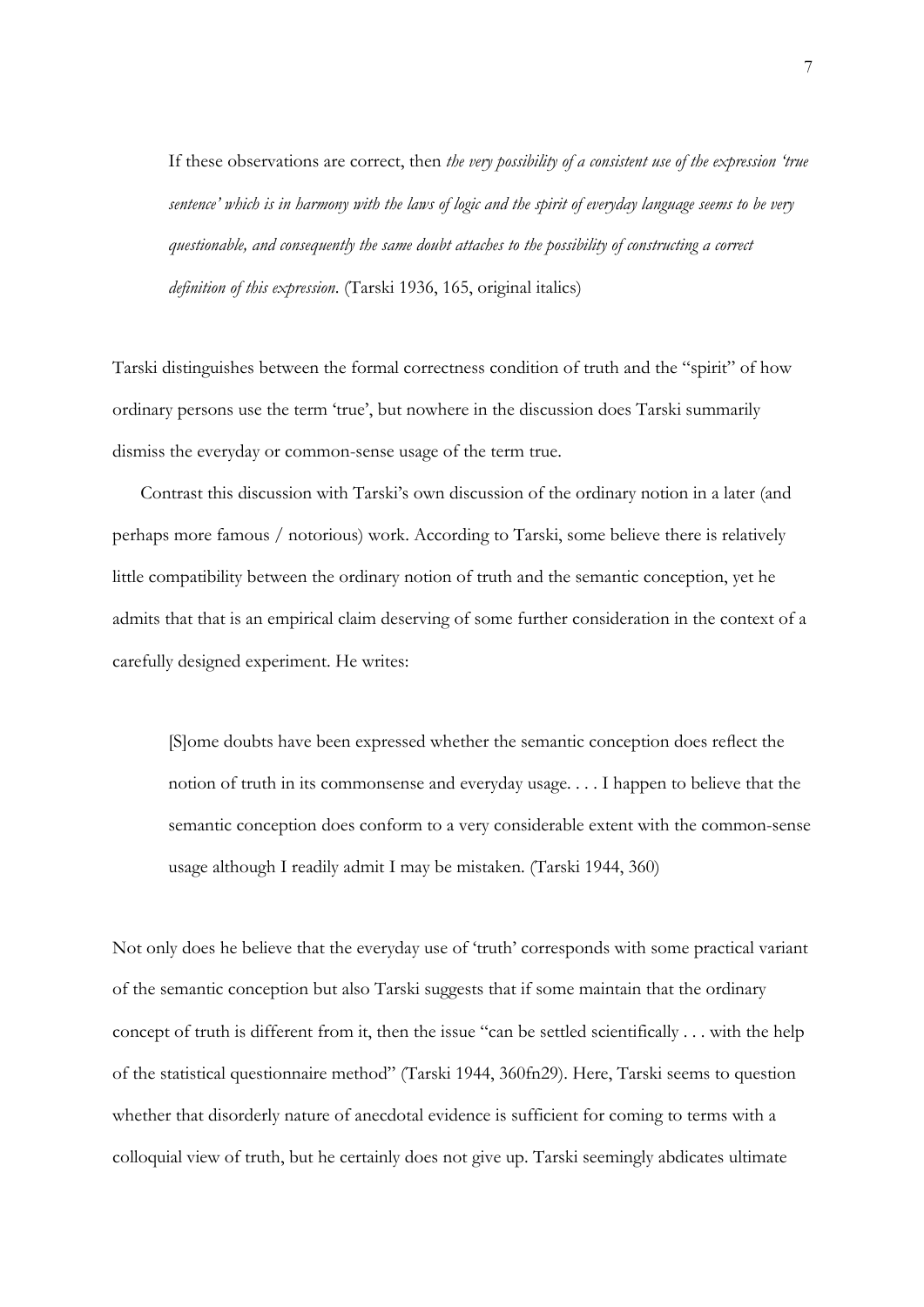authority over the question of whether the assumption actually captures the content of the ordinary notion of truth.

While an approach that applies empirical research to questions in philosophical logic is widely considered unorthodox, Tarski himself was among the first to take Næss' empirical results seriously. Tarski claims that he was "by no means surprised to learn" that Næss' results show only 15% of people accept the "philosophical formulation" of the classical correspondence conception of truth and 90% of people agreed with the "plain word" expression ('It is snowing' is true, if and only if, it is snowing) of the "same conception" of truth (Tarski 1944, 360). Wherever the data were published or how Tarski came to know about the data is somewhat of a mystery, as there are only two places in Næss' early work that mention the data on the semantic conception (cf. Næss 1938, 144-48).

In the next section, Næss' empirical work on the semantic conception of truth will be reported and explained not in accordance with Næss' own view of the matter but based upon an updated analysis of the raw data Næss published in his 1953 study of truth and synonymy.

#### *2. Næss' 1953 Experimental Work*

In (1953), Næss reported his work on intuitive responses to questions about Tarski's semantic conception of truth. The data Næss reported in the 1953 studies replicates what he had reported in his earlier 1938 work. The ordinary conception of truth, though deeply fragmented along multiple lines of inquiry, converged upon the view that people tended to believe that an expression and the appearance of that expression as an instance of the T-Schema were synonymous for some examples but not for others. His results provided a broad overview of the aggregated data without so much as breaking down the empirical data into its component parts. Whilst Næss' results do show statistically significant differences *overall*, my analysis will unpack the summary data, ultimately revealing quite interesting contours in the non-philosophers' use of the term 'truth' and its cognates.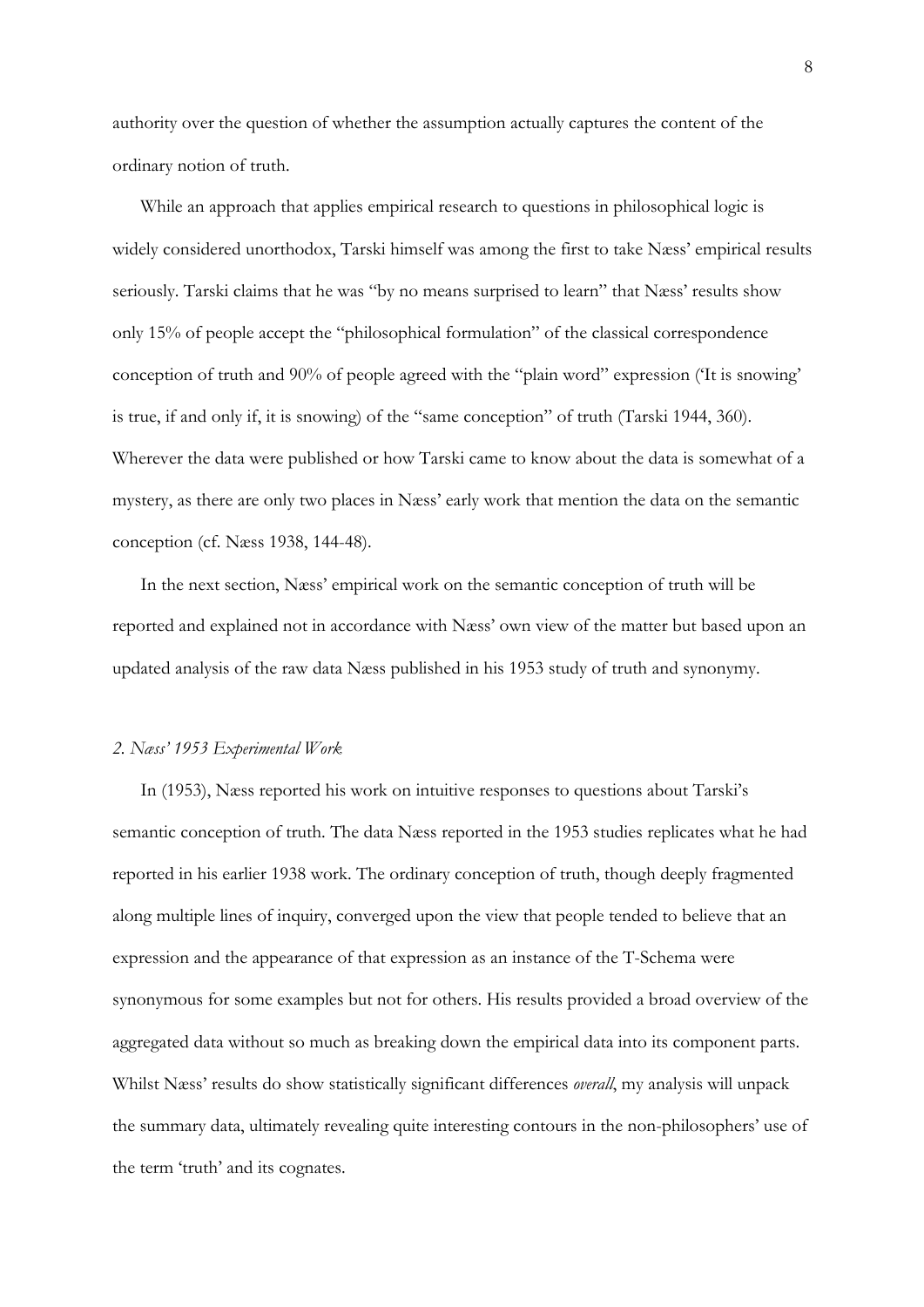The study involved 130 Norwegian respondents enrolled in sophomore level courses at the University of Oslo. The questionnaire consisted of two parts: (i) a general overview of synonymy with a few examples and a set of criteria participants were recommended to employ and (ii) a list of sentences where respondents were asked whether any of the sentences were expressive of the same assertion. Here are the criteria appearing in part one:

A sentence A is for you expressive of a different assertion from that of another sentence B, if and only if you can imagine possible (but perhaps not actual) circumstances (conditions, existing state of affairs) of such a kind that if they were present you would accept A as warranted but reject B, or vice versa.

A sentence A expresses for you one and the same assertion as another sentence B, if and only if you cannot imagine such circumstances, that is, if you under all conditions whatsoever either would accept both A and B as warranted, or reject both A and B. (Næss 1953, 38)

The presentation of these guidelines immediately preceded part two where study participants were asked about the equivalence schema.<sup>3</sup>

In Part two, respondents were provided with a series of sentences, labeled A through D (or A through G depending upon the number of sentences involved) and asked, "Are some of the following sentences for you expressive of the same assertion, and if that is the case, which ones:" (Næss 1953, 39). The alphabetically labeled sentences had the following general structure:

<sup>&</sup>lt;sup>3</sup> One notable wrinkle in the criteria is the conflation of the meaning of truth with that of its accepted usage. Perhaps for future experimental investigations there should be a careful accounting of this distinction such that confusions over it need not arise in study participants. I would like to thank Marc Moffett and Franz-Peter Griesmaier for bringing this concern to my attention.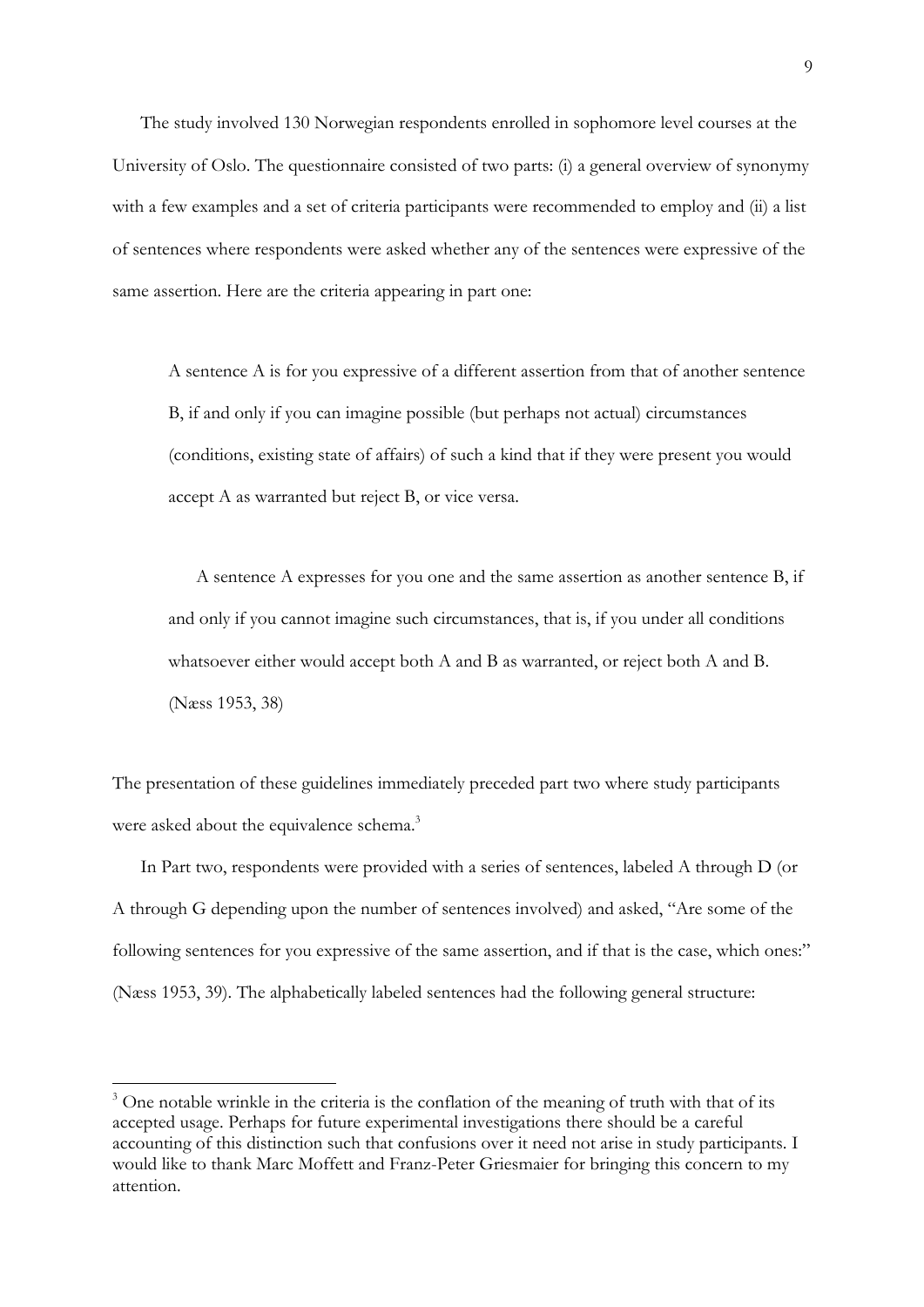A) *p* (or not *p*).

B) It is true (or not true) that *p*.

C) It is perfectly certain (or not perfectly certain) that *p*.

D) It is extremely probable (or not extremely probable) that *p*.

#### \*\*\*

- E) It is true that not-*p*.
- F) It is extremely probable that not-*p*.
- G) It is perfectly certain that not-*p*. 4

Næss hypothesised that "There is a more pronounced tendency to affirm the synonymity of "p" and "It is true that p" in case "p" is a sentence expressing a (supposed) matter of fact than in case "p" expresses … a theory" (Næss 1953, 16). The hypothesis was borne out in the cumulative data Næss originally reported, but what this section and the next will go on to show is that, if we drill down a bit further in raw data, we find an even more interesting series of experimental results bearing upon the semantic conception of truth.

Let's focus on the content of Questions 1A and 1B and Question 7A and 7B. In each of the questions, *p* was replaced by:

**Question 1**: There is at least one copy of the Bible in the University Library.

**Question 7**: [A formulation of Darwin's selection theory, e.g.] Darwin's selection theory explains the evolution of populations through change in heritable traits over time.

Generally, the declarative sentence of question 1 is an empirical matter of fact that affirms the whereabouts of a copy of the Bible in the University Library. The sentence of question 7, on the other hand, involves a scientific theory—specifically Darwin's evolutionary theory.

<sup>4</sup> E through G were not asked in all iterations of the questionnaire. For this reason, I have separated them out from A through D using an asterisk ellipsis.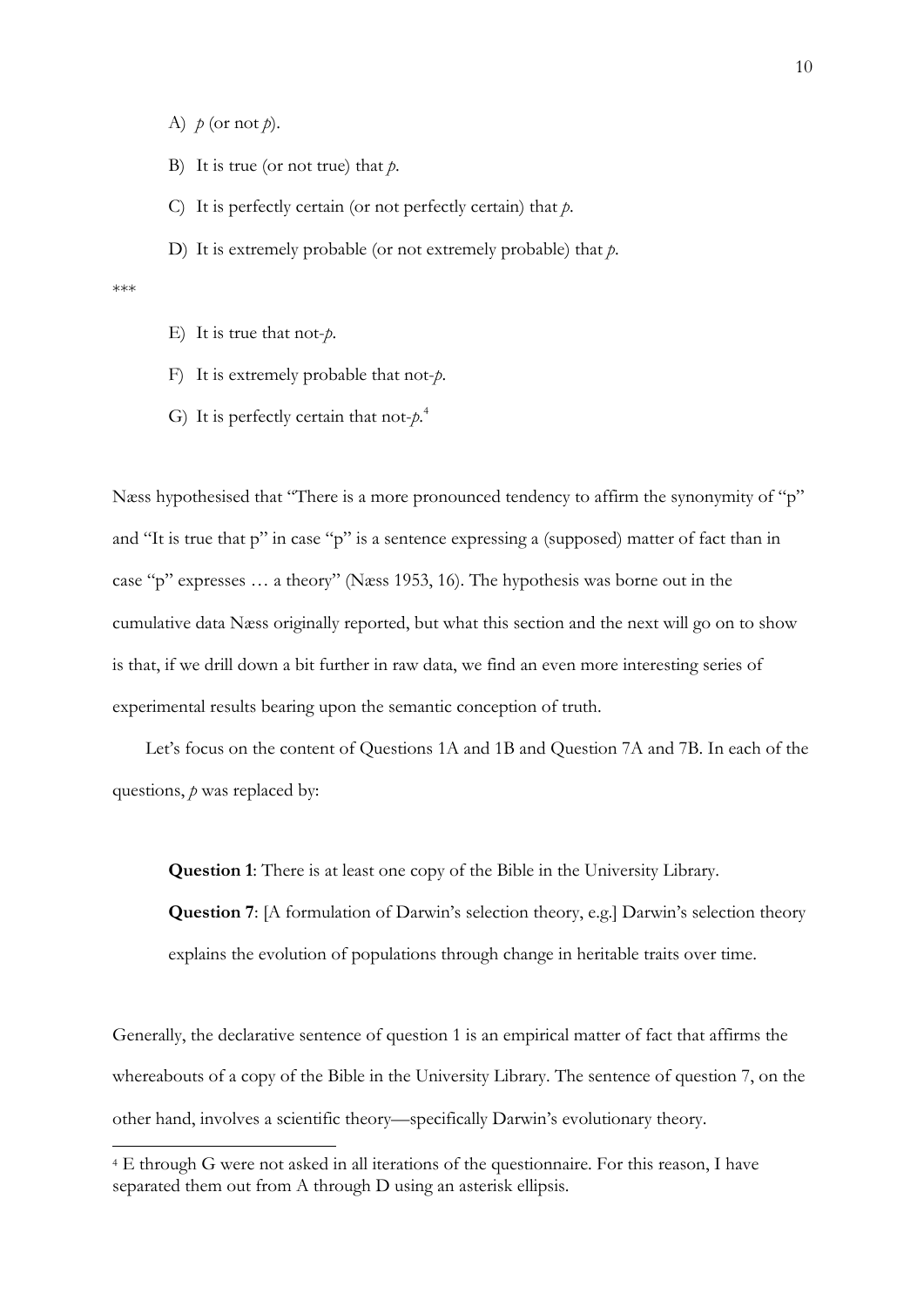|                      | Q1A&B  | Q7A&B  |
|----------------------|--------|--------|
| Synonymy Affirmation | $87\%$ | $44\%$ |
| Synonymy Denial      | 13%    | 56%    |

*Figure 1. Comparison of Responses to Q1 and Q7*.

As Næss had hypothesised, affirmation of synonymy seemed to vary according to whether the sentence was an empirical matter of fact or a statement about a scientific theory. A majority of people responded that the two expressions 1A and 1B were the same, while a majority of respondents who received a statement of (7A) "the selection theory of Darwin" and (7B) "Darwin's selection theory is true" tended not to affirm that the two statements were synonymous (see *Figure 1*.). The results are statistically significant ( $x^2 = 40.9116$ ,  $df = 1$ ,  $p < 01$ ).

Næss' preliminary study shows that people seem to think about a partial and informal rendering of Tarski's semantic conception of truth differently, depending upon contextual features of the expressions contained in "equivalences of the form (T)". While it is much too hasty to conclude that non-philosophers reject the semantic conception of truth, we have reason to believe based upon these data that some characteristic of the sentences tend to manipulate people's intuitive responses. Næss writes:

In 7A - 7D, the term "theory" reminds the readers of the kind of general and abstract sentence they have to consider. There is a tendency in relation to such sentences to find the term "true" to be inapplicable or somehow too "strong." (Næss 1953, 13)

Næss' explanation of the data seems to be correct, but the explanation leaves us with a puzzle. When ordinary people are asked to judge whether a theory is true, they tend to hedge away from affirming its truth. This might be the result of study participants entertaining an alternative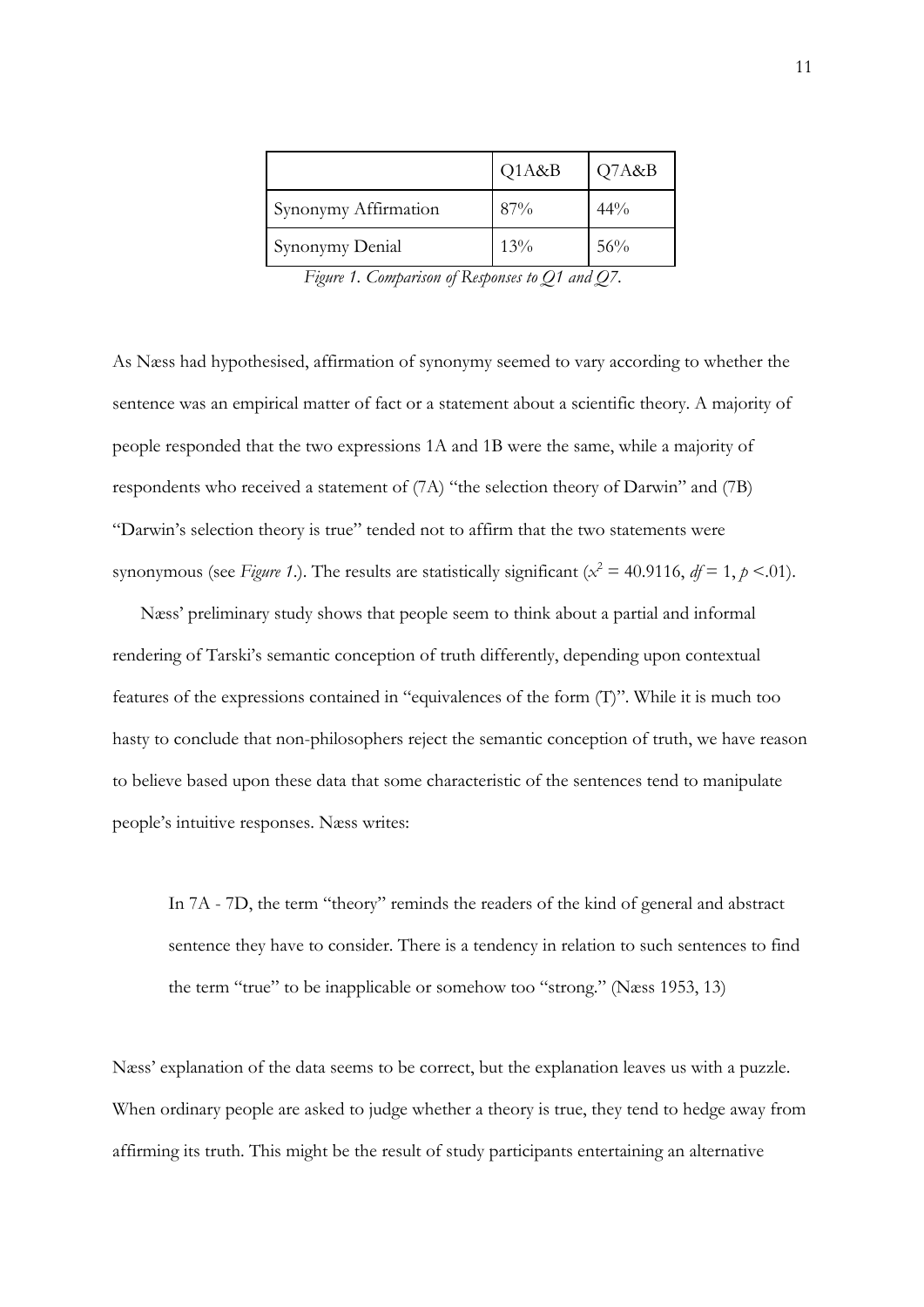conception of evolution, e.g., a Lamarckian view, or a belief that a theory amounts to nothing more than an unconfirmed hypothesis. Of course, we needn't let the puzzle go unsolved, as empirical studies could help us resolve them.

While no empirical study has been done in association with ordinary judgments of truth, Tania Lombrozo and colleagues have shown how people's accepting evolutionary theory positively correlates with a mature understanding of the nature of scientific enquiry. What Lombrozo and colleagues uncovered was that people weren't necessarily misinformed or uninformed about evolutionary theory so much as they had a misconception of how scientific knowledge accrues. People, so they found, tended to believe that a scientific *theory* leaves considerable room for one to doubt rather than a systematic set of claims with an appreciable amount of evidence accumulated in its favour (cf. Lombrozo, Shtulman and Weisberg 2006; Lombrozo, Thanukos and Weisberg 2008). On at least one interpretation offered here, Næss' empirical study suggests that just as in the Lombrozo and colleagues case if study participants had a proper understanding of what a scientific theory is and how scientific knowledge accumulates, at least with respect to the nature of repeatable experimental results under strictly controlled conditions, then they would have affirmed the synonymy of 7A and 7B.

#### *3. A Second Comparison Case*

For question 6, Næss asked study participants whether the following two sentences were synonymous:

**Question 6A**: There is an ether that oscillates in accordance with the following laws - - (here you may imagine a complete formulation of "the wave theory of light" or closely related theories).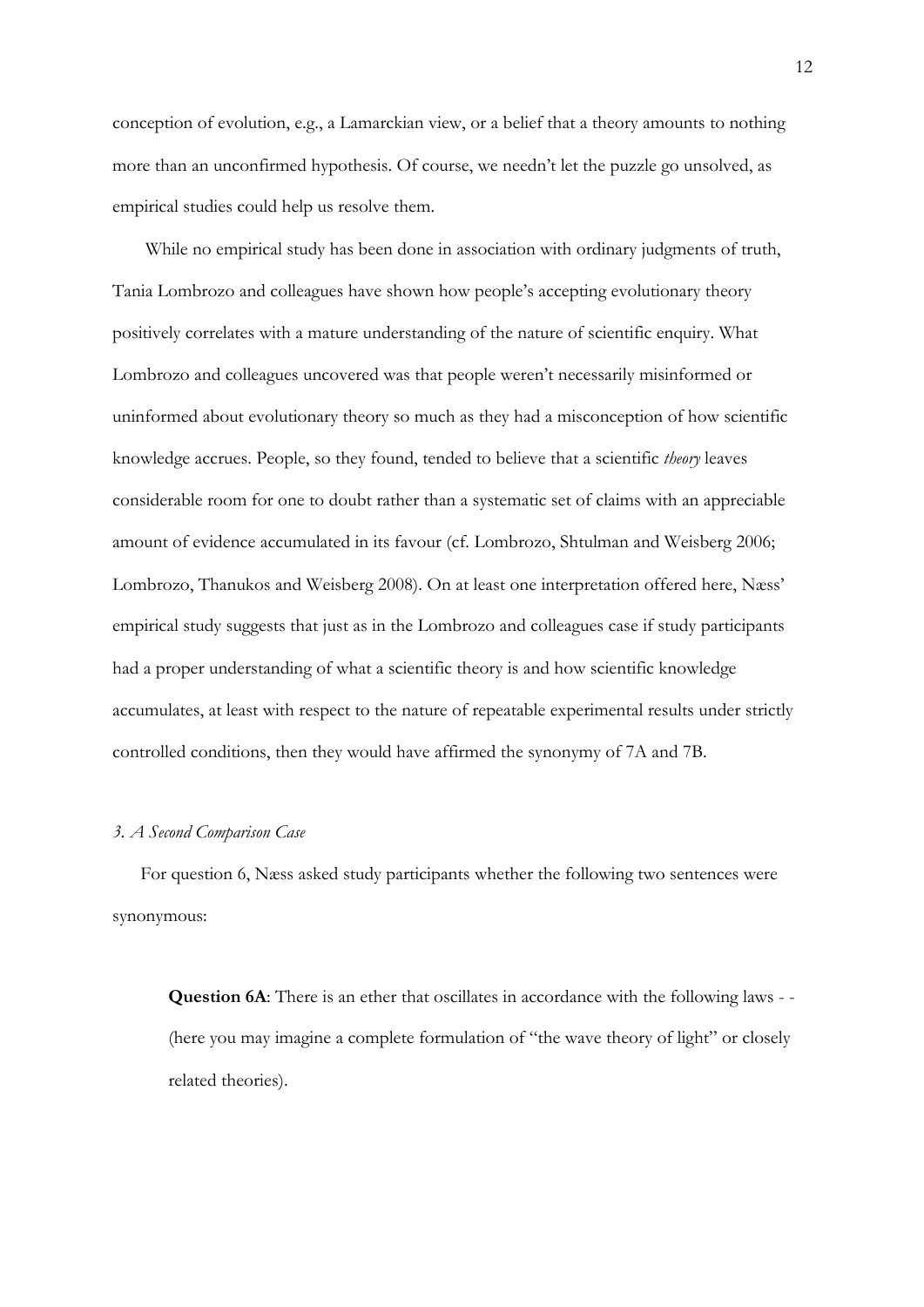**Question 6B**: It is true that there is an ether that oscillates in accordance with the following laws - - (here you may imagine a complete formulation of "the wave theory of light" or closely related theories).

The failure to affirm the synonymity between a sentence describing a scientific theory and that same sentence when it's prefixed by "It is true that…" might have more to do with the sentence's specific content than it has to do with the sentence's being about a scientific theory. If people harbour a general distrust of the scientific enterprise, then a majority of people would deny that formulations A and B in Question #6 are synonymous in the same way that they fail to affirm the synonymy in formulations A and B for Question #7. If people were sensitive just to the specific content of 7, i.e., Darwin's theory of evolution, because of background religious belief or somesuch reasonable explanation, then a majority of people would disagree with the two expressions being synonymous but they wouldn't be so disagreeable for other formulations involving scientific theories other than evolution.

When we contrast the data set of Question 6 with Question 7, we find an asymmetry similar to the one when we review the data for Questions 1 and 7 (See *Figure 2*.). A majority of people believe that the expression about the new wave theory of light is synonymous with that same sentence when it's prefixed by the phrase, "It is true that...".

|                      | Q6A&B | Q7A&B  |
|----------------------|-------|--------|
| Synonymy Affirmation | 85%   | $44\%$ |
| Synonymy Denial      | 15%   | 56%    |

*Figure 2. Comparison of Responses to Q1 and Q6*.

The empirical results yielded statistically significant differences ( $x^2 = 36.707$ ,  $df = 1$ ,  $p < .001$ ). As it turns out, people tend affirm that 6A and 6B are synonymous at about the same rate as they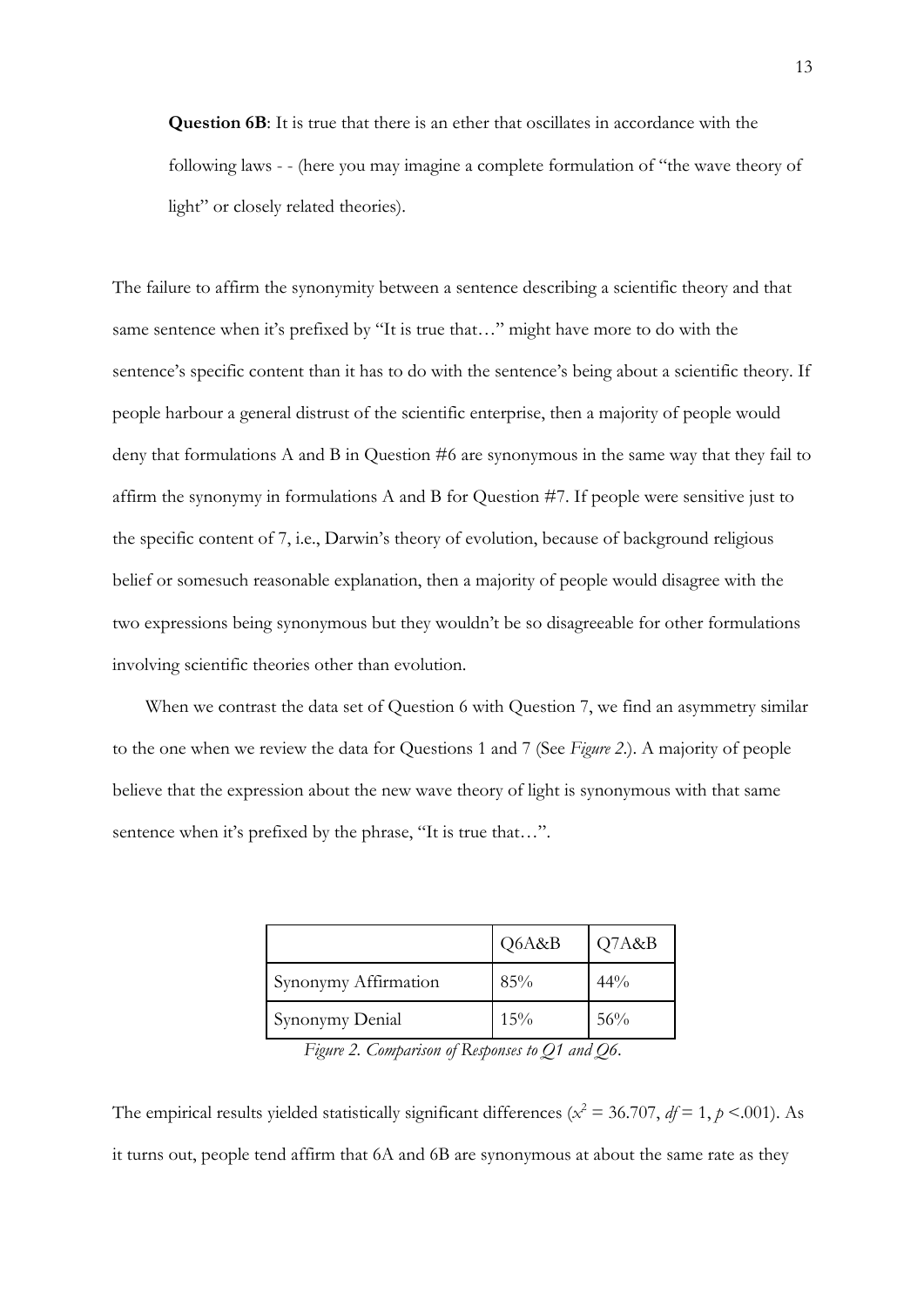affirm the synonymy of 1A and 1B, which yields the same asymmetry as Question 1 had with Question 7.

#### *4. A Final Comparison*

All of the above analyses have involved particular instances of the T-Schema where the collected empirical data seem to show that people's intuitive responses regarding synonymy between "*p*" and "It is true that *p*" tends to fluctuate according to *p*'s content. So sensitive are people's responses that they seem to recognise a distinction between different scientific theories. If we remove the content of  $p$ , there's a sense in which we could control for external background factors, such as people's potentially misguided views about what it takes for something to be a scientific theory. At the beginning of the paper, Convention-T was introduced as a generalised form of instances of the T-Schema, and it was from Convention-T, according to Tarski, that the particular instances of the T-Schema were derived. Whilst we cannot test people's views on the nuances of the formal correctness conditions of Convention-T, we can test whether an informal rendering of something approaching Convention-T is something people uphold. The purpose of the final comparison, then, is to check whether synonymity judgments among non-philosophers fluctuates in the same way when there is no content of *p*. In this third and final comparison, we compare empirical matters of fact (Question 1) with Question 8, a generalised form of the T-Schema that resembles Convention-T.

For Question 8, because there would be no content replacing the variable, Næss revised the question appearing before the list of four expressions. He asked study participants: "are some of the following kinds of sentences for you expressive of the same assertion, if you replace S by actual instances of sentences of the kind which express assertions (declarative sentences)[?]" (Næss 1953, 40). And participants received the following list: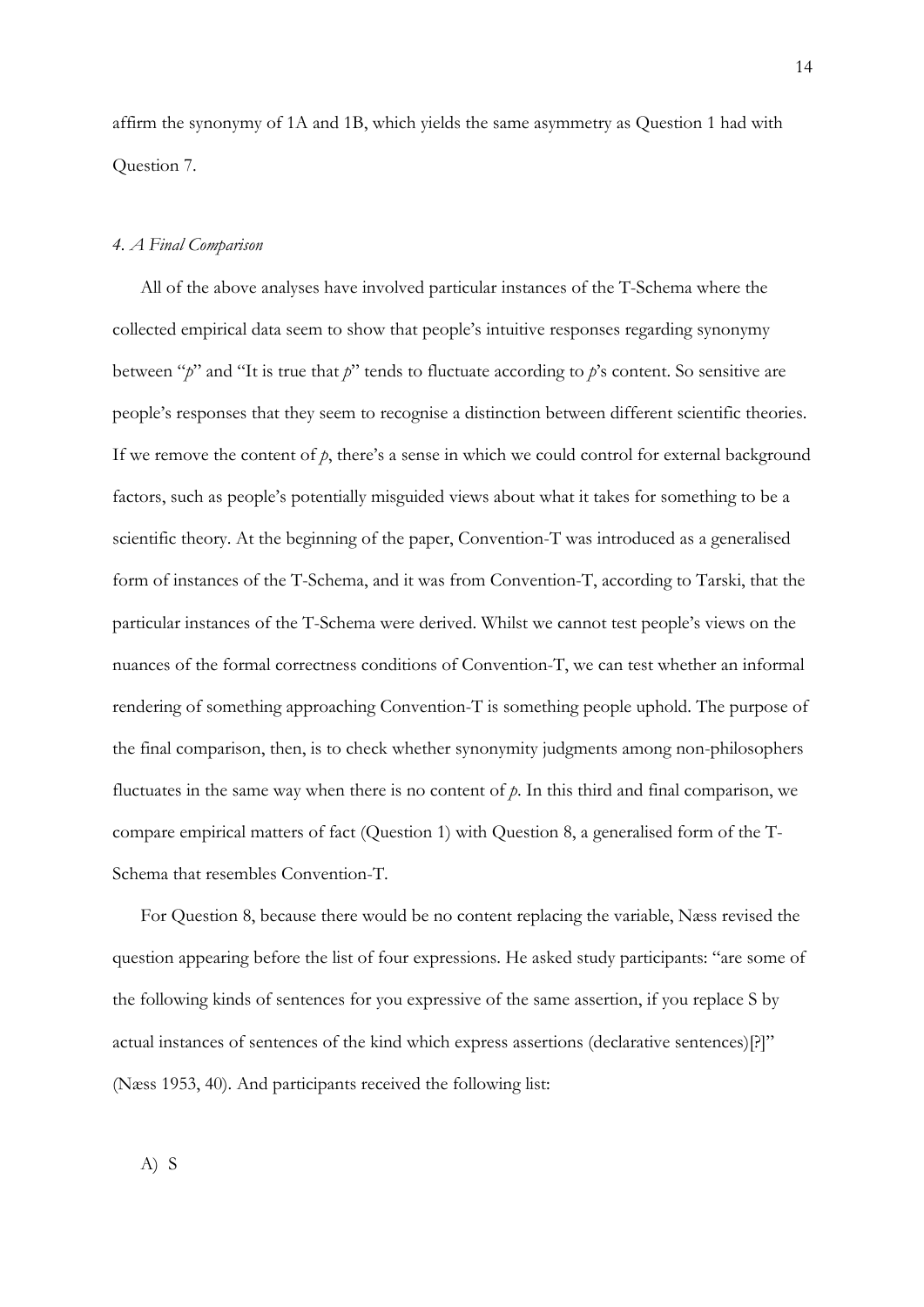- B) S is true.
- C) S is perfectly certain.
- D) S in (sic.) extremely probable. (Næss 1953, 41)

If we compare responses to Question 8 with responses to Question 1, empirical matters of fact, then we have the following data set (See *Figure 3*.).

|                      | Q1A&B | Q8A&B |
|----------------------|-------|-------|
| Synonymy Affirmation | 87%   | 64%   |
| Synonymy Denial      | 13%   | 36%   |

*Figure 3. Comparison of Responses to Q1 and Q8*.

A majority of non-philosophers tended to affirm the synonymy of "*p*" and "It is true that *p*", but there were fewer non-philosophers that affirmed the synonymy of Q8A&B than those people who affirmed the synonymy for empirical matters of fact such as in Q1A&B. The difference was statistically significant ( $x^2 = 15.74$ ,  $df = 1$ ,  $p \le 0.001$ ).

Just as when we compare Q1A&B with Q7A&B, there is a statistically significant difference in people's judgments regarding the synonymy or equivalence judgments. When people were not provided with the content of the T-Schema, the tendency to shy away from synonymy judgments could be explained by non-philosophers reluctance to affirm any statement in the abstract. Given that respondents had been told that S may be "replaced by actual instances," they may have preferred not to be associated with content that they might otherwise find objectionable, such as Darwin's Selection Theory. Prefixing "It is true," according to non-philosophers, comes with some kind of bindingness they want to avoid for abstract cases or cases involving some theoretical expressions they believe to be controversial.

#### *5. Possible Challenges*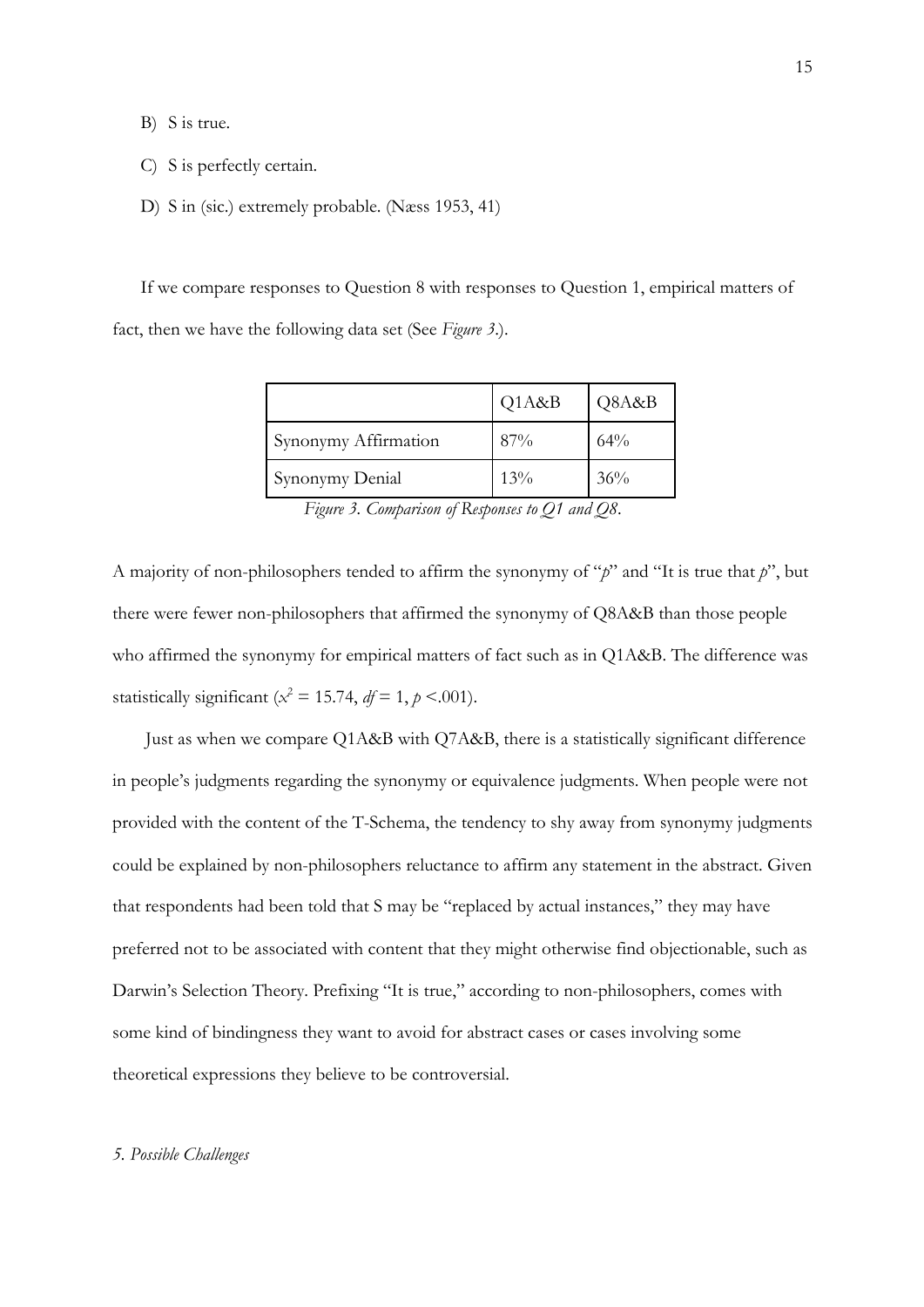While the above accounting of Næss' empirical data is intrinsically interesting, this empirical study does not come without methodological and substantive challenges. There are two notable methodological drawbacks of Næss' study of synonymy affirmations. First, perhaps the most serious methodological problem associated with Næss' study was the lack of diversity in the respondent pool. Næss' participants were limited to Norwegian undergraduate Sophomores enrolled at the University of Oslo in the late 1940s and early 1950s. That group of respondents fails to include a population that exemplifies people with a diverse set of characteristics. Since the study included participants with very restricted characteristics, one might argue that the study's findings are inapplicable or, worse, invalid.

When an experimental investigation involves human participants, there is a non-zero probability that the study population will not reflect the views of the wider population. If the study's population is limited to undergraduates enrolled at a particular university, then the likelihood increases that the study's respondents will not reflect a view upheld by a general audience not enrolled at that particular university. That the view might not generalise does not take away from the study's validity, but it does recommend against making any sweeping claims inferred from the data set.

This paper has not attempted to hide the fact that the respondent pool was limited to a very small sub-population of university students living in mid-20th-century Norway. Even Næss openly admitted that participants were restricted to Norwegian undergraduate students "on approximately the sophomore level" at the University of Oslo. Since the respondent pool fails to represent a wide cross-section of the general population, extrapolating general conclusions about ordinary persons' views of the semantic conception of truth from the empirical data would be too presumptuous. In this paper, sweeping general conclusions about the ordinary view have been avoided.<sup>5</sup> The paper has not attempted to make such generalisations; instead, the view has

 $\overline{a}$ 

<sup>5</sup> Næss very nicely summarises his own view of the problem in Part II of 1953. He writes: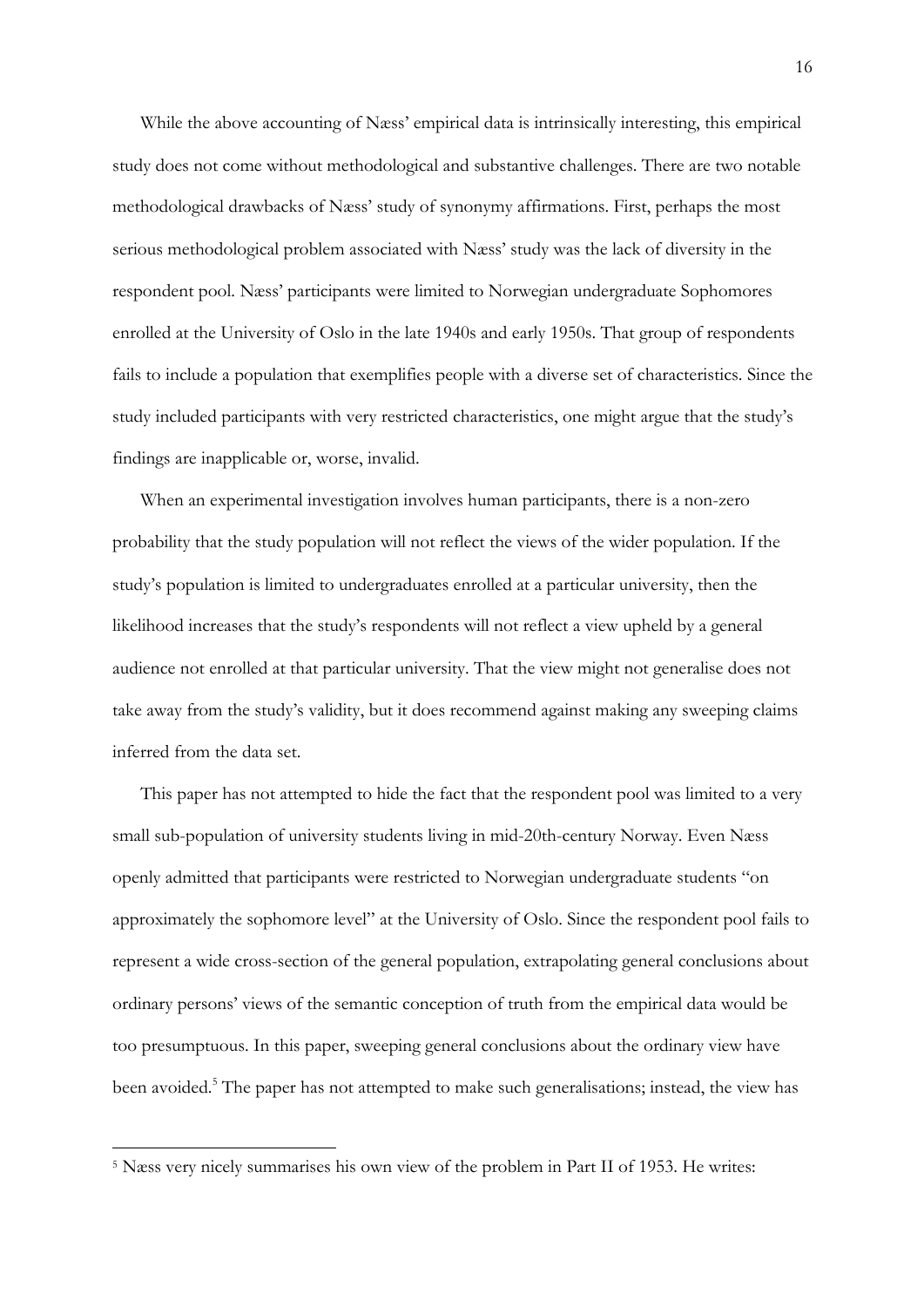been restricted to an explanation of the collected data and what that data tell us about the study's population. More empirical studies will have to be undertaken and the same (or similar) results yielded in order for us to generalise the explanation provided in this paper.

In connection with the above concern, one might worry that Norwegian students who completed the survey were issued a questionnaire in a language, e.g., English or German, that is not their native language. Completing a survey in a foreign language distinct from one's own native language could introduce several concerns over the participant's comprehension of the questions. Participants could be answering questions randomly or misunderstanding the question, providing responses consistent with other study participants who also are mistaken over the question. This suggests, yet again, that the data might be invalidated if the participants received a questionnaire in a language other than Norwegian.

Næss offered questionnaires to respondents in their native language of Norwegian. Since study participants were minimally capable of comprehending and using their own native language, it seems that the concern over translation is ill-fated. Næss has provided several illustrations of reasons for thinking the translation into Norwegian was fitting for asking nonphilosophers about the equivalence of an expression with that same expression and the prefix, "It is true that…" (Næss 1953, 6ff.). He does not consider the translation issues a drawback of the questionnaire.

A second methodological concern might have to do with the experimental design. In Question 8, for example, the way that the question has been framed may have confused respondents. One notices the rather convoluted way in which 8 is framed, when we compare it with Questions 1 through 7. Even Næss admits to this: "The answers to question 8 reflect a

 $\overline{a}$ 

In order to delimit the predictional field to a surveyable domain, let the convention be made that the field covers Norwegian university students in their relations to declarative sentences in their textbooks, excepting mathematics, and in observational journals worked out as part of their training (Næss 1953, 34).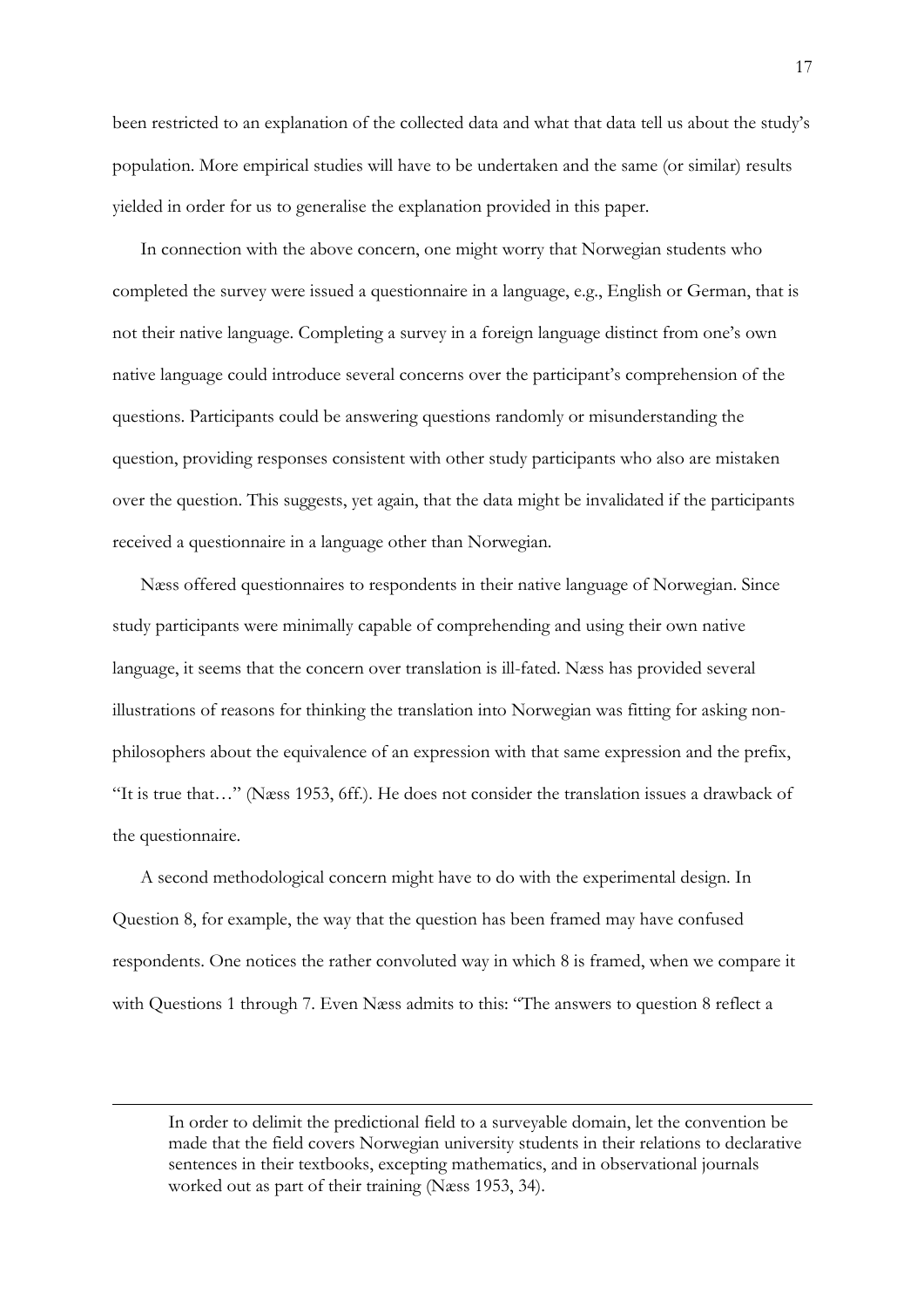certain uncertainty concerning the interpretation of the instruction preceding the sentences" (Næss 1953, 18). Then, he shares what some study participants said in response to Question 8:

[Respondent (1):] If S is expressive of a theory (for instance Darwin's theory of selection) it follows that  $[$ " $\beta$ "] and  $[$ "It is extremely probable that  $\beta$ "] have the same meaning.

[Respondent (2):] 8. ["*p*", "It is true that *p*", and "It is perfectly certain that *p*"] are expressive of the same (assertion), but I am not certain as to what is meant by the expression "actual instances of sentences of the kind which express assertions". (Næss 1953, 18)

Respondent examples (1) and (2) seem to point toward a misunderstanding of synonymy judgments. That they received instructions before the question seems not to matter to how they go about judging whether expressions of the form "*p*" and "It is true that *p*" are synonymous. Their misunderstanding is symptomatic of two misreadings. On one hand, these respondents seem to believe that judging whether two expressions are synonymous somehow depends upon the content of the statements, and, on the other hand, they seem to think that adding the prefix: "It is true that..." to any statement,  $p$ , is to further affirm or agree with the content of the expression.

Investigators cannot rule out such misunderstandings, and, likewise, they cannot prevent respondents from not understanding the question. The only hope is for researchers to mitigate comprehension problems from occurring, and it appears that Næss has done everything in his power to do just that. Using plain language, as it appears Næss has done for the questionnaire, is the best means of maximising understanding among study participants. As Næss reports, it appears that only 16% of the participants responded in a "superficial" or "careless" manner (Næss 1953, 31). Yet, these same people were subjected to further scrutiny whether through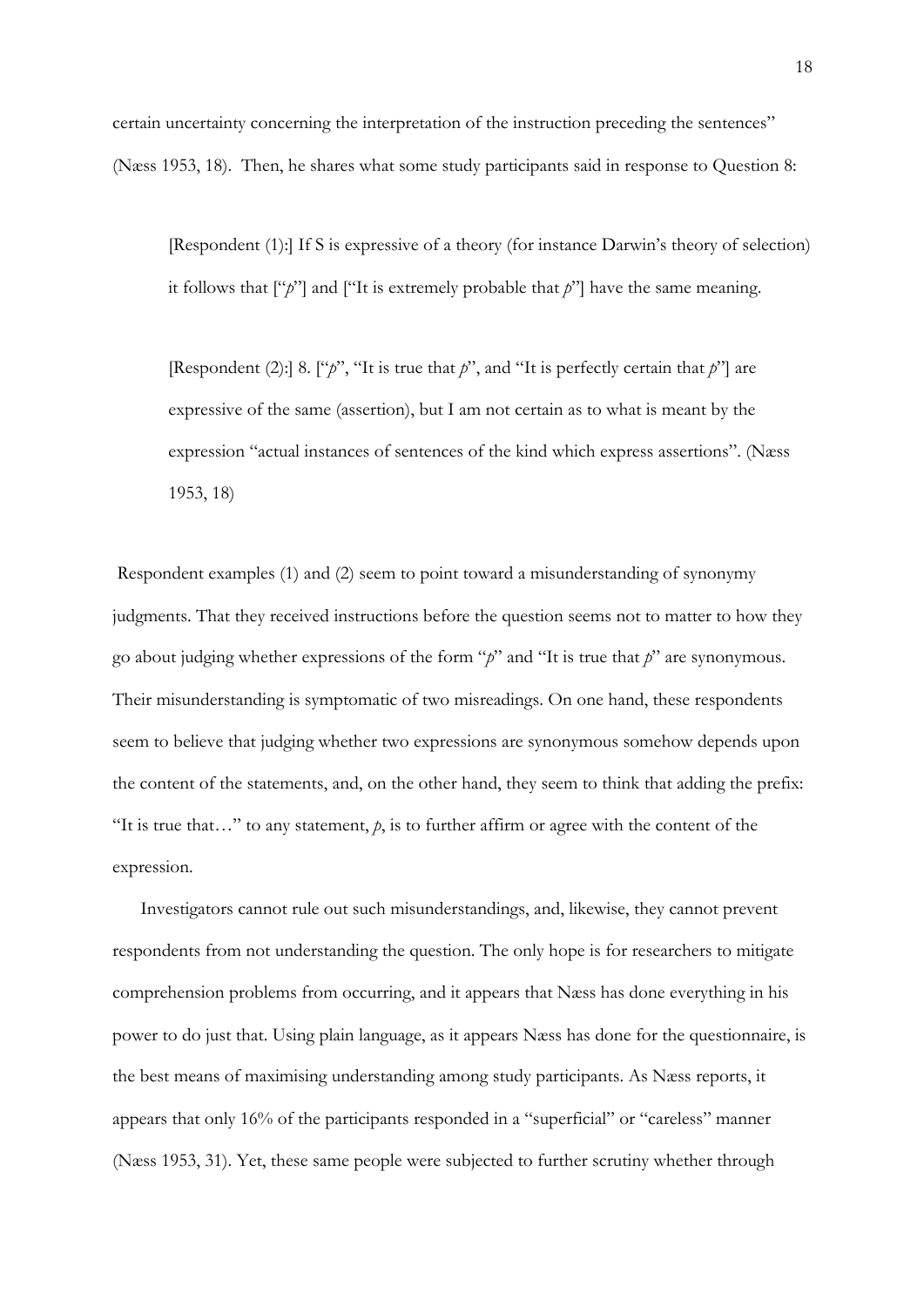"oral interrogation" or written remarks (Næss 1953, 32). Finally, and perhaps more importantly, Næss subjected the formulations of the questions and their accompanying expressions to many "pretests" (Næss 1953, 28, cf. 21ff.). Only after these analyses did Næss feel comfortable moving forward with the empirical study and releasing the preliminary findings, which have been capitalised upon in this paper.

A more substantive problem the study must address concerns whether the study has anything to say about the semantic conception of truth. It is beyond doubt that the collected empirical data ought not have the last word on whether the semantic conception is accurate. Indeed, perhaps these responses have nothing to do with the semantic conception of truth, particularly the highly-technical formal and logical version of the thesis as propounded in Tarski's most famous work on truth. Basically, the objection amounts to this: whatever the nonphilosopher has to say about truth, whatever the difference between philosophers and nonphilosophers with respect to Convention-T, as well as its instances of the T-Schema, none of this is about the semantic conception of truth.

The fundamental assumption of this criticism is that there is a single target known as *the* semantic conception of truth. Perhaps the most teachable moment of this exercise is that instances of the T-Schema leaves us with the possibility that people's interpretation of Convention-T depends upon its content. Næss' prompts were designed to evoke responses in people who either embrace or reject various formulations of the T-Schema. And what all the data show is that people's responses tend to be pushed around by contextual background features truth theorists never thought mattered.

## *6. Conclusion*

This paper has shown that a majority of non-philosophers in Næss' 1953 empirical study balked at some practical instantiations of the T-Schema. When the T-Schema includes abstract or theoretic statements, people tended not to endorse that the statement itself is synonymous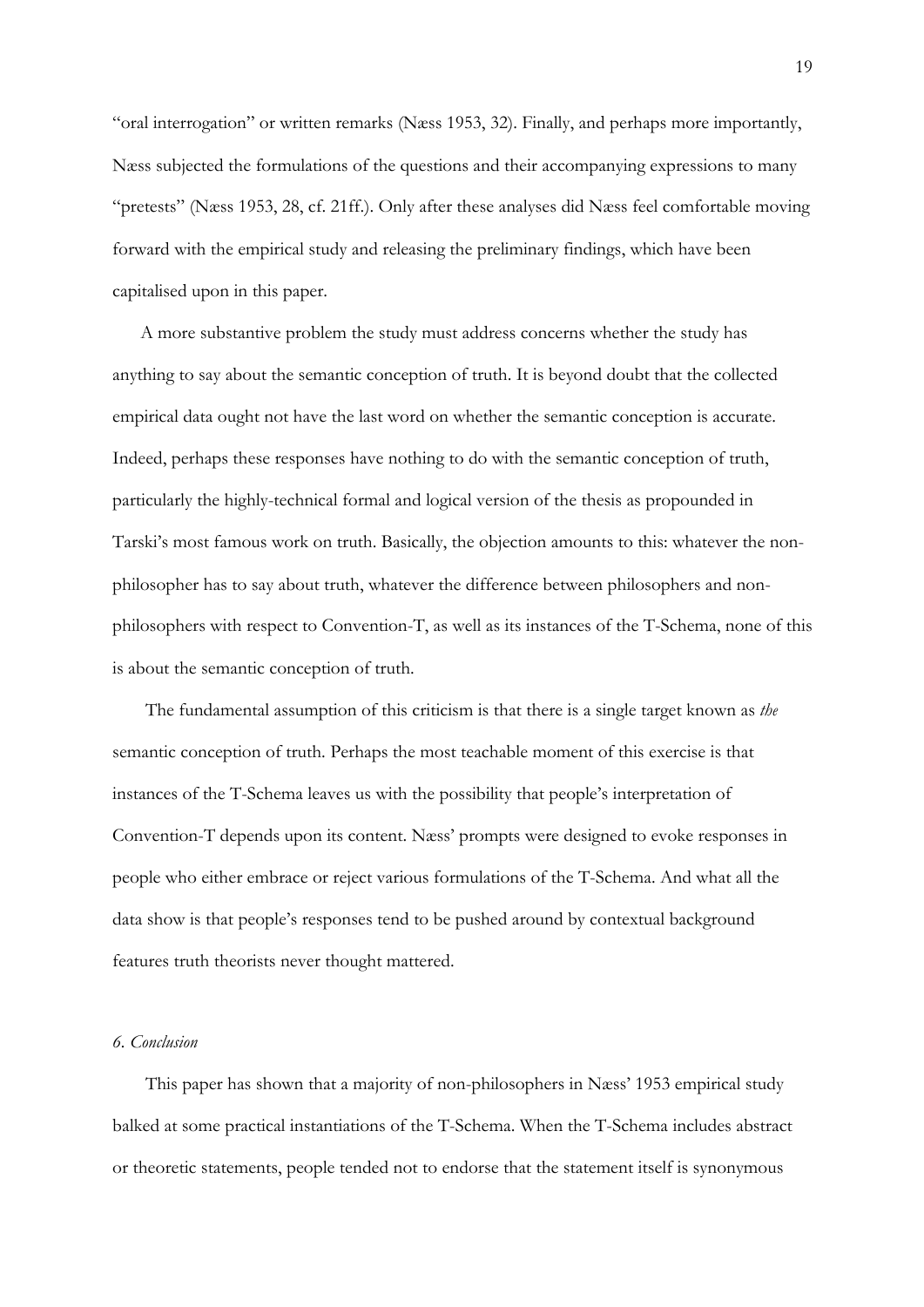with the statement when it is prefixed by the phrase "It is true that...". If the proposition is an empirical matter of fact, then people are less hesitant to say that the statements are synonymous. For practical variants of Tarski's Convention-T, an otherwise logically robust and carefully orchestrated conception of truth, non-philosophers seem to harbour some doubt about whether they find practical variants intuitive.

The failure of non-philosophers to subscribe to practical variants of the T-Schema in an unrestricted way might have some unintended but quite serious implications for a variety of deflationary accounts of truth. For example, if an assumption of Horwich's minimalism is that all competent speakers have an underived inclination to accept non-paradoxical instances of the T-Schema, then the above reported data suggest that that assumption might be wrong. Horwich only *might* be wrong for two reasons. First, perhaps one could argue that the speakers aren't competent speakers. The easiest way to support this conclusion is by pointing out that prefixing "It is true that…" to any statement doesn't *re*-affirm or give the statement a special status. The thought that it does so is just mistaken. Second, the limited scope of the population in Næss' original study might cause us some pause in deriving any general conclusions without affirming them through further experimental studies. If follow-on empirical studies were to affirm Næss' results, then there would be a groundswell of empirical data to cite in opposition of Horwich's sweeping claim.<sup>6</sup>

Whatever the outcome and implications are of this empirical data for any theory of truth, one thing seems relatively certain: *what we have found in the empirical data is quite vexing*. Næss' original report of the empirical data pointed out that practical variants of the T-Schema were not

 $\overline{a}$ 

<sup>&</sup>lt;sup>6</sup> This paper hasn't outlined all possible concerns one might have for deflationary theories. One could easily see that the data reported here are telling for prosententialists regarding the view of the operator schema or disquotationalists about the disquotational schema (cf. my 'The Empirical Adequacy of the Prosentential Theory of Truth: An Empirical Analysis from Franz Brentano to Robert Brandom'). See Grover, Dorothy L., Kamp, Joseph L. and Belnap, Nuel D. 1975: 'A Prosentential theory of truth'. *Philosophical Studies*, 27, pp. 73--125, Leeds, Stephen 1978: 'Theories of references and truth'. *Erkenntnis*, 13, pp. 111 - 29, McGee, Vann 1993: 'A Semantic Conception of Truth?'. *Philosophical Topics*, 21, pp. 83-111.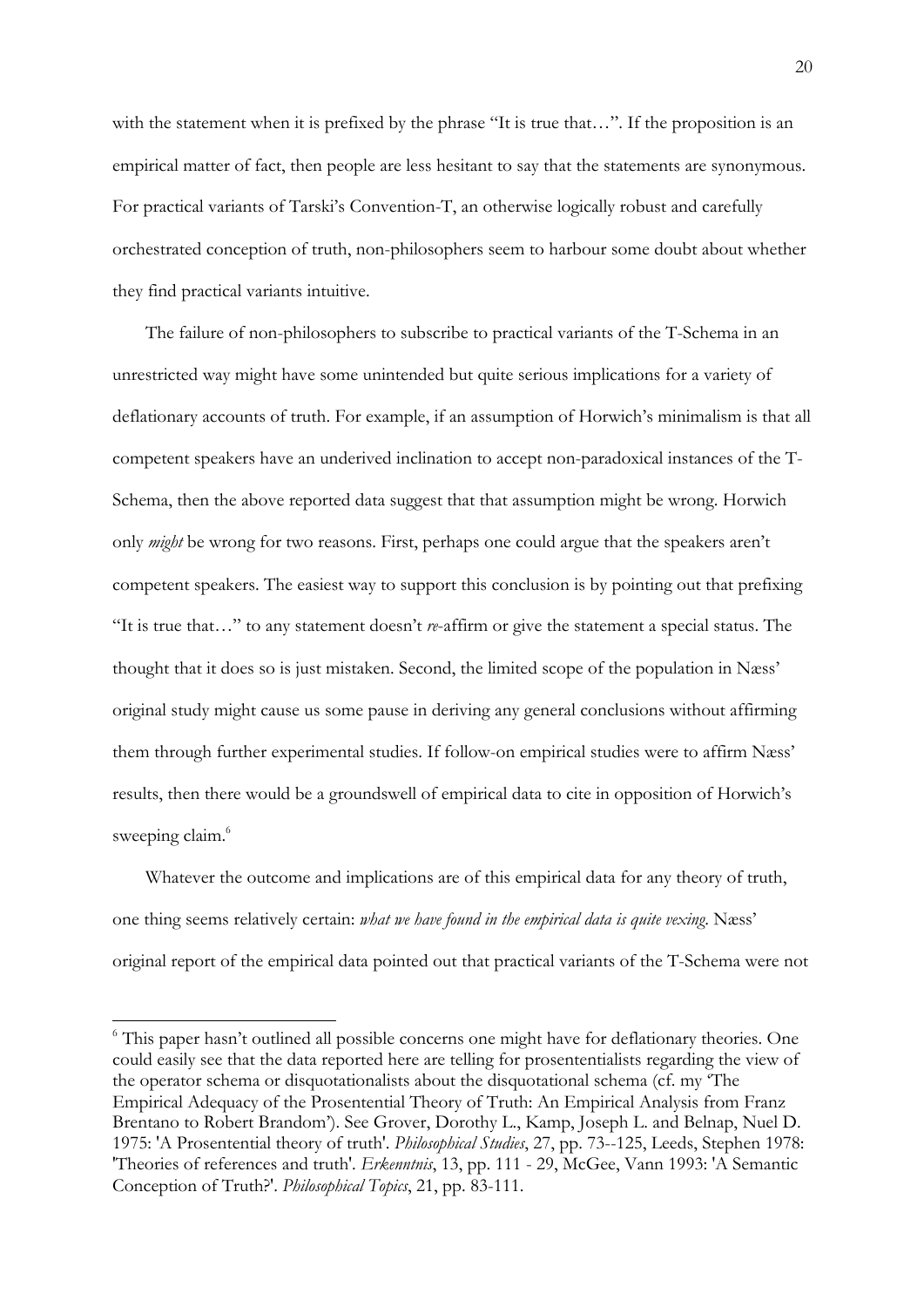wholeheartedly supported by non-philosophers. In this re-examination of Næss' studies, I drilled down to uncover some interesting asymmetric differences among respondents' views of abstract or theoretic statements versus empirical statements. People tend to believe that *p* and '*p*' is true are synonymous for straightforward empirical claims but exhibit some reticence in saying that *p* and '*p*' is true are synonymous if there is no statement standing in for the variable, *p*, or if the statement is theoretical or abstract.<sup>7</sup>

 $\frac{7}{1}$  I am grateful for comments from members of the audience at the 2016 Australasian Association of Philosophy meeting, as well as conversations and correspondence with Jamin Asay, Bob Barnard, Elke Brendel, Filippo Ferrari, Franz-Peter Griesmaier, Paul Horwich, Lloyd Humberstone, Justine Kingsbury, Max Kölbel, Catherine Legg, Marc Moffett, Sebastiano Moruzzi, Alan Musgrave, Shaun Nichols, Nikolaj Pedersen, Charles Pigden, Shawn Standefer, Justin Sytsma, Dan Weijers, Jonathan Weinberg, Cory Wright, and Jeremy Wyatt.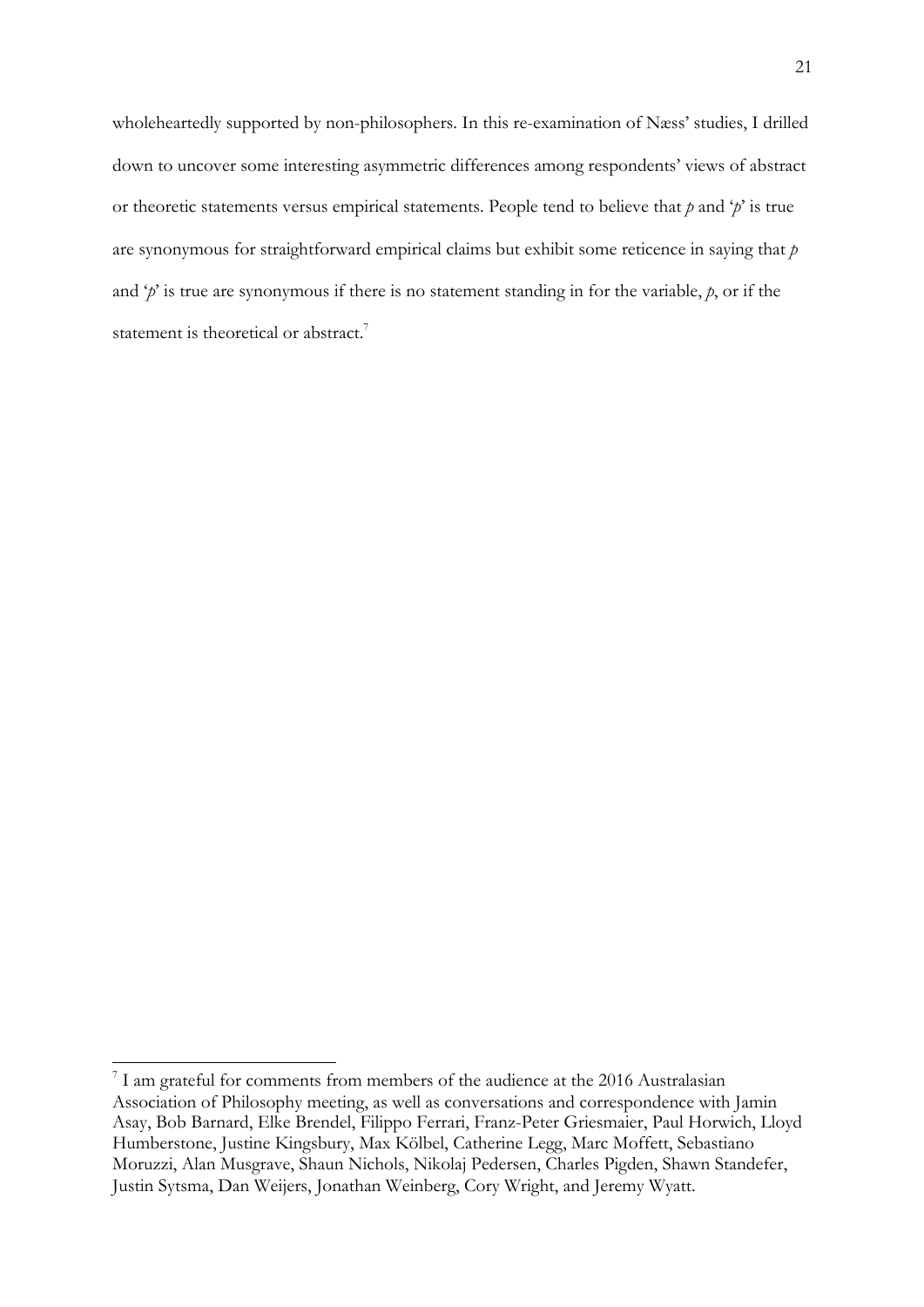#### **References**

Alexander, Joshua 2012: *Experimental Philosophy: An Introduction*. Polity Press.

Asay, Jamin 2013: *The Primitivist Theory of Truth*. Cambridge University Press.

- Barnard, Robert and Ulatowski, Joseph 2013: 'Truth, Correspondence, and Gender'. *Review of Philosophy and Psychology*, 4, pp. 621-38.
- Barnard, Robert and Ulatowski, Joseph 2016: 'Tarski's 1944 Polemical Remarks and Naess' "Experimental Philosophy"'. *Erkenntnis*, 81, pp. 457-77.
- David, Marian 2008: 'Tarski's Convention T and the Concept of Truth'. In *New Essays on Tarski and Philosophy*. Patterson, Douglas (ed) Oxford Univ. Press.
- Etchemendy, John 1988: 'Tarski on truth and logical consequence'. *Journal of Symbolic Logic*, 53, pp. 51-79.

Field, Hartry 1972: 'Tarski's theory of truth'. *Journal of Philosophy*, 64, pp. 347-75.

Grover, Dorothy L., Kamp, Joseph L. and Belnap, Nuel D. 1975: 'A Prosentential theory of truth'. *Philosophical Studies*, 27, pp. 73--125.

Heck, Richard 1997: 'Tarski, truth, and semantics'. *Philosophical Review*, 106, pp. 533-54.

Horwich, Paul 1990: *Truth*. Oxford, UK ; Cambridge, Mass., USA: B. Blackwell.

Horwich, Paul 2001: 'A defense of minimalism'. *Synthese*, 126, pp. 149 - 65.

Horwich, Paul 2010: *Truth-meaning-reality*. Oxford ; New York: Oxford University Press.

Jané, Ignacio 2006: 'What is Tarski's common concept of consequence?'. *Bulletin of Symbolic Logic*, 12, pp. 1-42.

Knobe, Joshua and Nichols, Shaun 2008: *Experimental Philosophy*. Oxford University Press.

Knobe, Joshua and Nichols, Shaun 2014: *Experimental Philosophy: Volume 2*. OUP USA.

Leeds, Stephen 1978: 'Theories of references and truth'. *Erkenntnis*, 13, pp. 111 - 29.